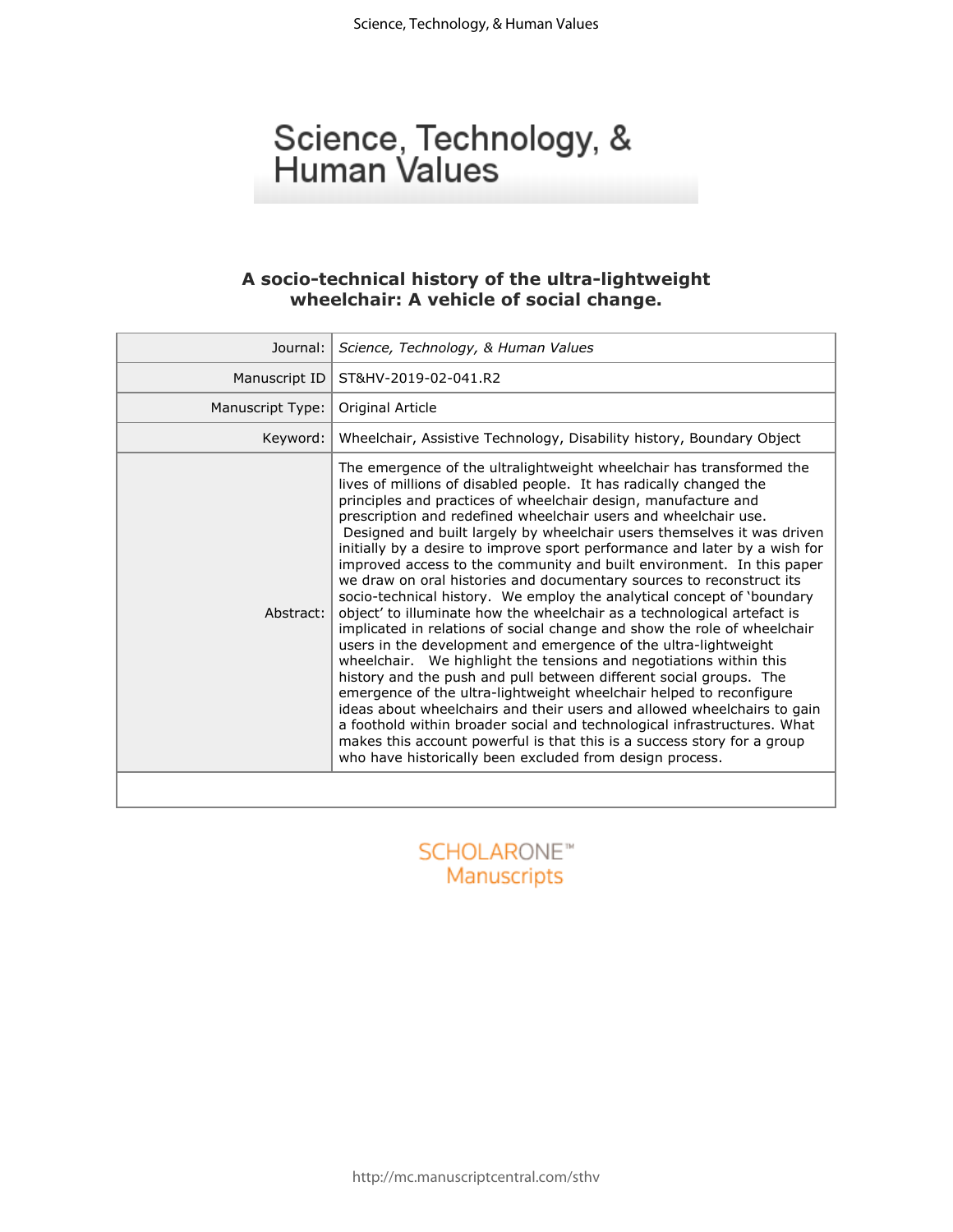$\mathbf{1}$  $\overline{2}$  $\overline{3}$  $\overline{4}$  $\overline{7}$ 

#### **A history of the ultra-lightweight wheelchair**

#### **Abstract**

dary object' to illuminate how the wheelchair<br>
ocial change and show the role of wheelchair u<br>
ntweight wheelchair. We highlight the tensi<br>
and pull between different social groups. T<br>
ped to reconfigure ideas about wheelc The emergence of the ultralightweight wheelchair has transformed the lives of millions of disabled people. It has radically changed the principles and practices of wheelchair design, manufacture and prescription and redefined wheelchair users and wheelchair use. Designed and built largely by wheelchair users themselves it was driven initially by a desire to improve sport performance and later by a wish for improved access to the community and built environment. In this paper we draw on oral histories and documentary sources to reconstruct its socio-technical history. We employ the analytical concept of 'boundary object' to illuminate how the wheelchair as a technological artifact is implicated in relations of social change and show the role of wheelchair users in the development and emergence of the ultra-lightweight wheelchair. We highlight the tensions and negotiations within this history and the push and pull between different social groups. The emergence of the ultralightweight wheelchair helped to reconfigure ideas about wheelchairs and their users and allowed wheelchairs to gain a foothold within broader social and technological infrastructures. What makes this account powerful is that this is a success story for a group who have historically been excluded from design process.

#### **Introduction**

Emerging in the late 1970s, the ultra-lightweight wheelchair constituted a technological revolution that transformed the lives of millions of disabled people around the world. Although this was an innovation invisible to many, it marked a radical change transforming the principles and practices of wheelchair manufacture and prescription and contributed to the redefinition of wheelchair users and wheelchair use. Designed largely by wheelchair users themselves, this phase of wheelchair development was driven initially by their athletic endeavors and later by their wish for wider access to the community and built environment.

To many, the wheelchair may seem an uncomplicated and self-explanatory machine (Watson and Woods 2005). Literature reviews from areas of medicine and engineering portray wheelchair development in terms of linear scientific and technological progress serving to obscure the complex social interactions that underpin them (Goggin and Newell 2003,9; Watson and Woods 2005). The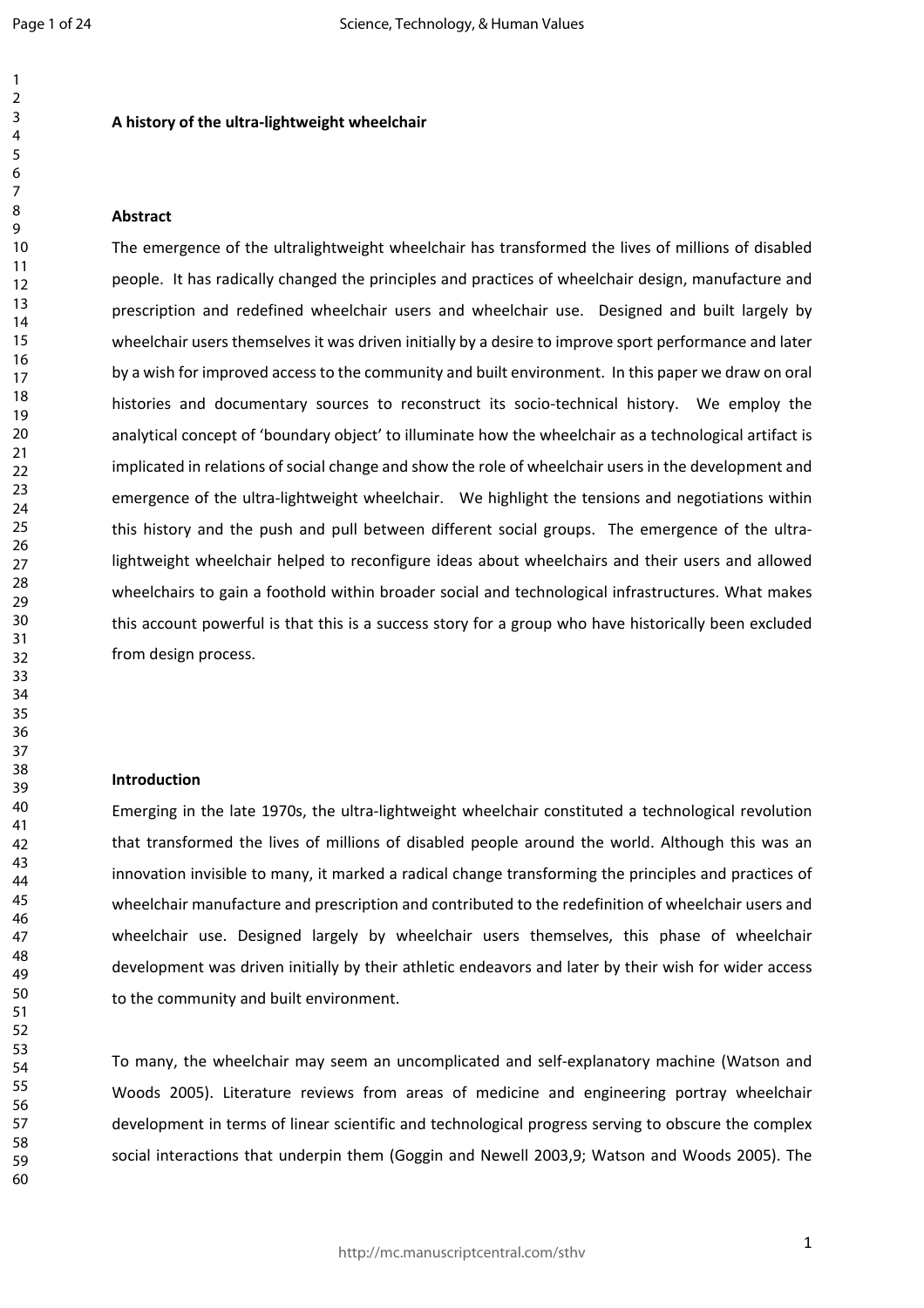history of the ultra-lightweight wheelchair is neither straightforward nor linear. Developments emerged as part of a "self-help" culture. As Williamson has argued, disabled people have long been involved in the self-modification of their homes, cars and other technologies as they have sought to make them useful and have shared these ideas through a range of routes (2019).

To reconstruct this history, we draw upon work from within science and technology studies (STS) and employ the analytical concept of "boundary object" to illuminate how the wheelchair as a technological artifact is implicated in relations of social change (Star 1989; Star and Griesemer 1989). What makes this account powerful is that this is a success story for a group who have historically been excluded from design processes and whose contributions have been ignored (Blume et al. 2014; Williamson 2019).

tories and documentary sources. We conduct<br>ole in the development of the ultra-lightweig<br>red observers of this development. We int<br>chair designers, representatives from wheelc<br>nd government officials and civil servants. C<br> We have used both oral histories and documentary sources. We conducted a range of interviews with people who played a key role in the development of the ultra-lightweight wheelchair, or those who were particularly well-placed observers of this development. We interviewed wheelchair users, wheelchair athletes, wheelchair designers, representatives from wheelchair manufacturers, medical and health professionals and government officials and civil servants. Our life history methodology involved the research team conducting a type of in-depth interview where the interviewer's intentions guided, but did not dictate, the informant's stories and/or recollections (Blewett 1990). In addition to oral histories we also carried out a search of specialist publications, including those by disability groups such as; *Magic Carpet* (the journal of the Invalid Tricycle Association, ITA), *Paraplegia News* (the journal of the Paralysed Veteran's of America, PVA) *Sports'nSpokes* (a journal also published by the PVA focusing on wheelchair sports). We also reviewed technical-scientific publications, such as *Paraplegia*, *Archives of Physical Medicine and Rehabilitation* and the *British Journal of Biomedical Science.* Other sources accessed included the UK's Public Records Office and the National Register of Archives and the National Archives in the US.

This article begins with an outline of the concept of boundary object before proceeding to a sociohistorical overview of the 20<sup>th</sup> century wheelchairs, which preceded the development of the ultralightweight wheelchair. We then move on to consider the emergence of the ultra-lightweight wheelchair as a result of the innovations from wheelchair users themselves, specifically wheelchair athletes. By utilizing the concept of boundary object we are able to highlight the tensions and negotiations within this phase of development and the push and pull between different social groups. The emergence of the ultra-lightweight wheelchair helped to reconfigure ideas about wheelchairs and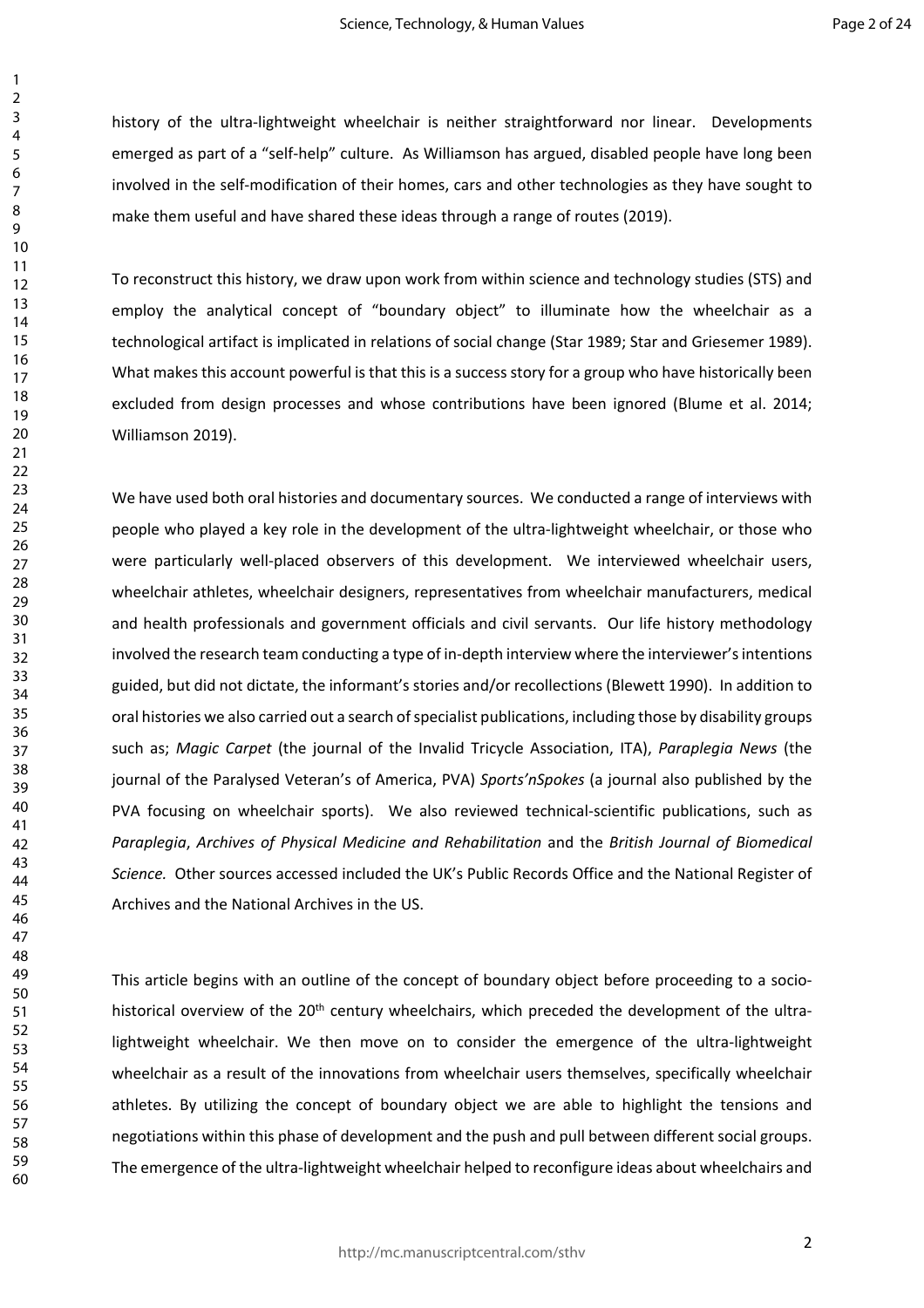$\mathbf{1}$  $\overline{2}$  $\overline{3}$  $\overline{4}$ 5 6  $\overline{7}$ 8  $\mathsf{Q}$ 

their users and allowed wheelchairs to gain a foothold within broader social and technological infrastructures.

#### Boundary Objects

The boundary object is a heuristic that enables an analysis of the dynamic socio-historical processes involved in the development of technological artifacts (Bowker and Star 1999; Griesemer 2016). It is an ecological approach, viewing scientific and technological knowledge as the outcomes of collective work from different communities of practice, each engaged in their own projects with their own interests and objectives (Bowker and Star 1999; Fujimura 1992). Boundary objects mean different things to different groups but share enough of a coherent identity across these communities that cooperation and knowledge production can take place without consensus. This allows communities to reach their goals independently of one another whilst at the same time maintaining a shared understanding of the artifact (Star and Griesemer 1989). Boundary objects:

e production can take place without consens<br>endently of one another whilst at the same<br>ct (Star and Griesemer 1989). Boundary objec<br>ersecting worlds...and satisfy the informatior<br>plastic enough to adapt to local needs and inhabit several intersecting worlds...and satisfy the informational requirements of each of them… [they are] plastic enough to adapt to local needs and the constraints of the several parties employing them, yet robust enough to maintain a common identity across sites. They are weakly structured in common use, and become more strongly structured in individual use (Star and Griesemer 1989).

Boundary objects are characterized by *interpretive flexibility* to the communities involved *.* However, to make use of the boundary object in a way that does more than simply record different interpretations we must capture the dynamic between communities of practice by situating accounts within broader social infrastructures (Star 2010; Gal et al. 2005). As Bowker and Star (1999: 297) noted, "boundary objects arise directly from the problematics created when two or more differently naturalized classification systems collide." It is when the interpretations of different communities clash to create tensions and frictions that we can observe the socio-technical practices and relations of power which underpin these artifacts. As boundary objects represent an attempt to communicate and translate the ideas of groups they can act as sites of conflict as well as cooperation (Boland and Tenkasi 1995).

An ecological approach captures details that might otherwise slip through the cracks and does not presuppose the "epistemological primacy" of any perspective; "the viewpoint of the amateurs is not inherently better or worse than that of the professionals" (Star and Grisemer 1989: 389). It avoids the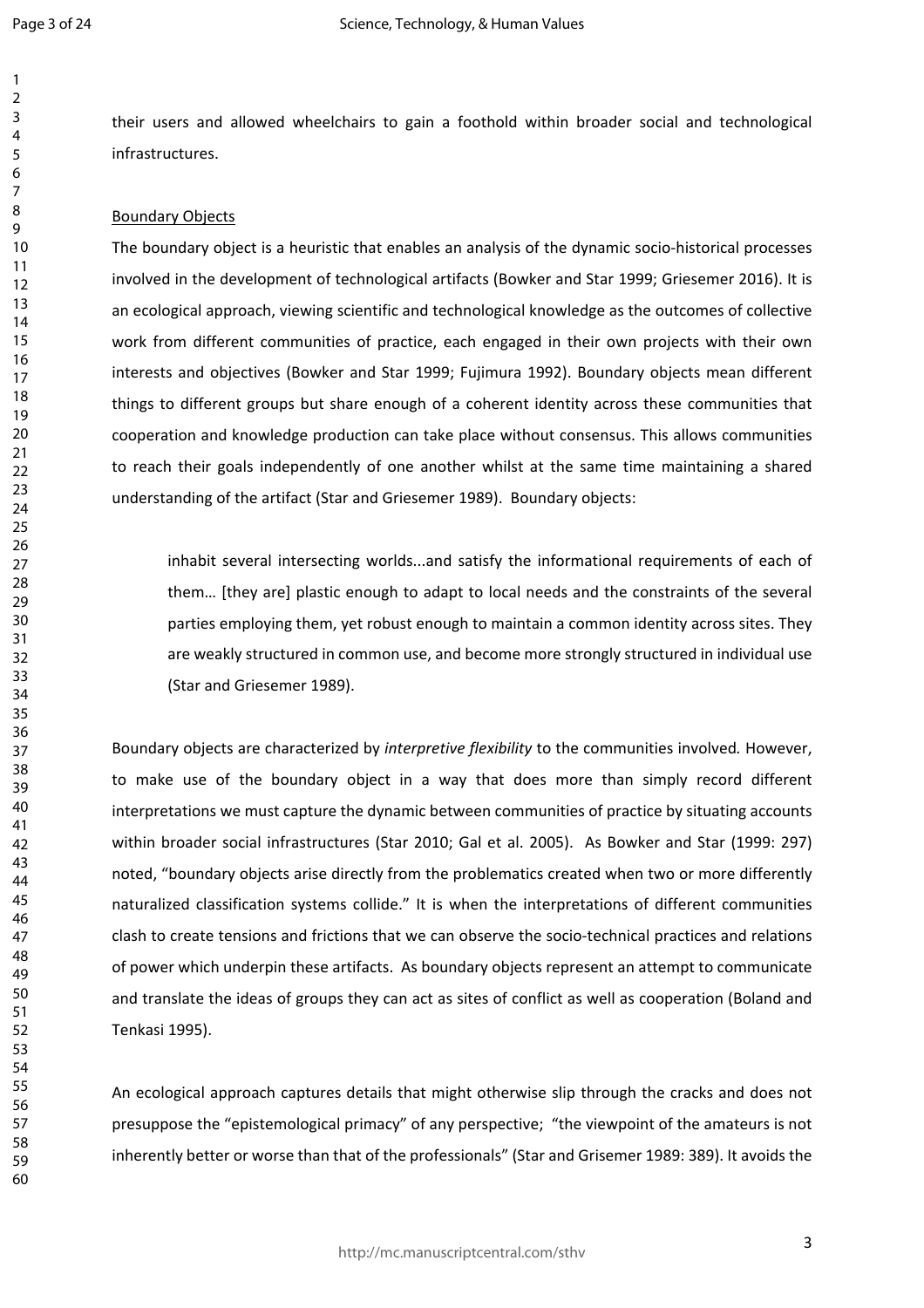pitfall of some constructionist approaches that uncritically apply a *principle of symmetry* in their analysis of communities of practice and may neglect the power asymmetries between groups (Feenberg 2017). Understandings of wheelchairs and wheelchair use have tended to reflect the concerns of medical, technical and managerial communities and have largely portrayed the wheelchair as "a necessary, but undesirable piece of clinical equipment" (Sapey et al. 2005: 493). We wanted to work with the accounts of those that are often made invisible, "systematically deleted" or excluded by processes of technological power because these accounts are the most analytically powerful (Timmermans 2016; 4). By showcasing the work of disabled designers and wheelchair users during this phase of wheelchair development, our analysis indicates a more political understanding of the wheelchair that recognizes the invisible work involved and the actors otherwise overlooked (Star 1990; Timmermans 2016; Williamson 2019).

Williamson 2019).<br>
Solutions is us to examine that which risks being omitted<br>
d history (Goggin and Newell 2003). This acc<br>
pay had for disabled people, recognizing<br>
relations were shaped and recalibrated b<br>
solutions were It is an account that allows us to examine that which risks being omitted from social history and so protects against a one-sided history (Goggin and Newell 2003). This account also acknowledges the impact that this technology had for disabled people, recognizing that personal experiences, opportunities and social relations were shaped and recalibrated by wheelchair development (Timmermans 2016). This is to say that when we talk of social shaping of technology we must be sure to include the "valid aspect of technological determinism" or how technology shapes social relations, something which is generally left out of social constructivist accounts (Winner 1980; Mackenzie and Wajcman 1999: 41). Rather than viewing users and technologies as separate objects of study, our approach seeks to unpack connections between the two, revealing "the co-construction of users and technologies that go(es) beyond technological determinist views of technology and essentialist views of users' identities" (Oudshoorn and Pinch 2003;3). Supplementing this approach with the concept of boundary object we have been able to reveal the constraints imposed on wheelchair users by the State, wheelchair manufacturers and health professionals.

In an effort to contextualize the emergence of the ultra-lightweight wheelchair as a boundary object within a broader period of wheelchair development it is helpful to locate the social infrastructure in which it was embedded (Gal et al. 2005). In the next section we present a brief overview of the sociohistorical conditions that characterized understandings and constrained the development of the wheelchair during the 20<sup>th</sup> century. It is not intended to be a complete history.

### Foundation Stones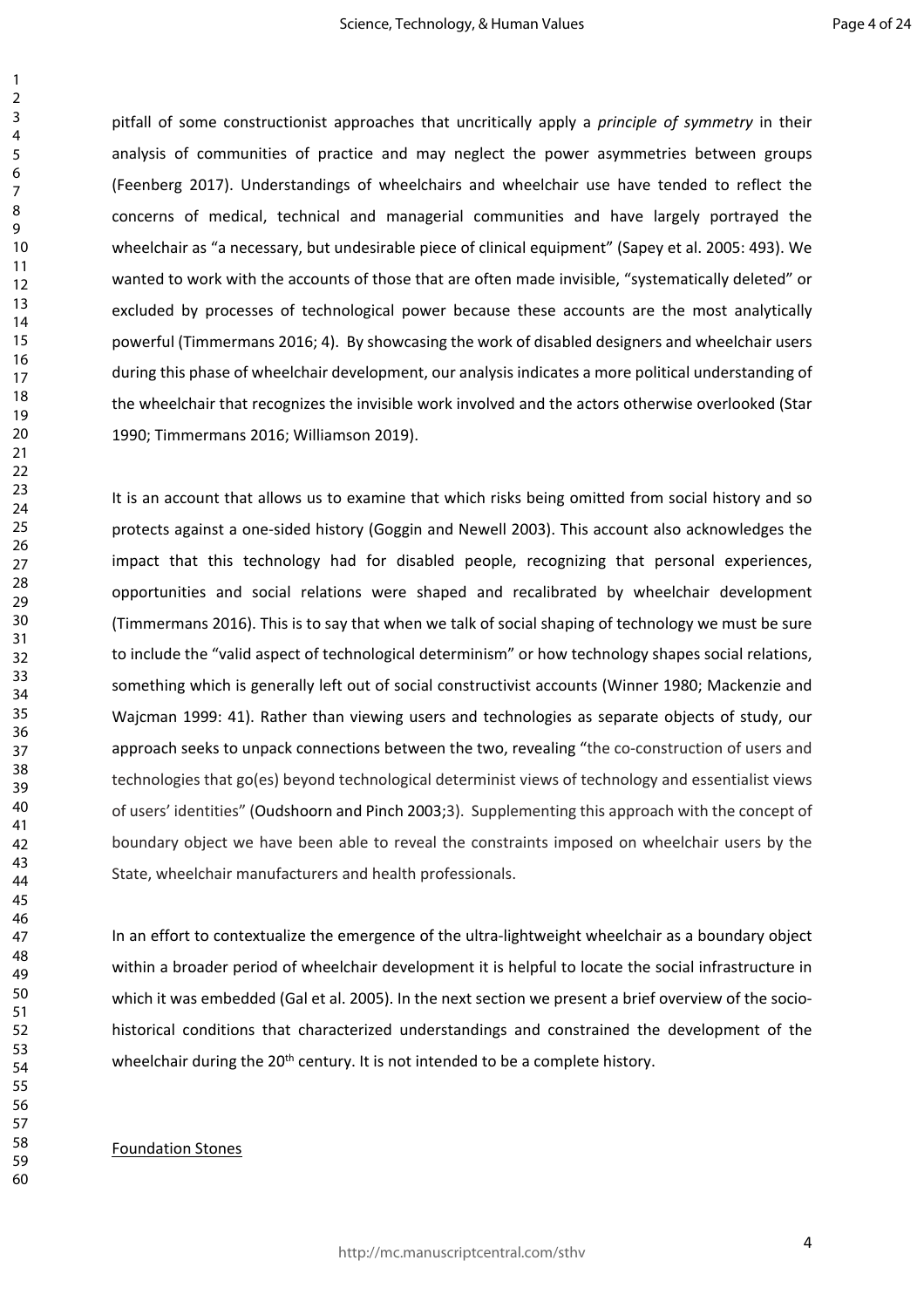$\mathbf{1}$ 

60

The wheelchair as a technological artifact inhabited and was influenced by the multiple communities of which it was a part. Broadly speaking these communities of practice might be loosely grouped as medical professionals (including rehabilitation services), wheelchair designers, manufacturers and providers (including government/welfare and veteran agencies) and wheelchair users themselves. For much of the 20<sup>th</sup> century the wheelchair was predominantly considered a medical device that enabled the transport of passive patients rather than a tool to facilitate the independence of their users (Sapey et al. 2005; Roulstone 2016; Woods and Watson 2004, 2005; Tremblay 1995). Implicit within this medicalized understanding were naturalized ideas about disability (such as those of pathology, lameness and frailty) as well as the idea that the user would be housebound or institutionalized. Consequently wheelchairs were designed to reflect the minimal needs of indoor use and prioritized patient safety (Woods and Watson 2004, 2005; Guffey 2017; Roulstone 2016). There was little concern for the weight of these chairs, which weighed between 70 and 110lbs. Often constructed from fragile wicker and wood they were not suitable for outside use, serving to greatly inhibit the practice of those who used them (Woods and Watson 2004).

d Watson 2004, 2005; Guffey 2017; Roulsto<br>these chairs, which weighed between 70 and<br>ood they were not suitable for outside use, s<br>them (Woods and Watson 2004).<br>the manual occupant-propelled wheelchair,<br>ominate until the 1 The key design change in the manual occupant-propelled wheelchair, which came in the 1930s, though did not ascend to dominate until the 1950s, was the relatively lightweight (30-40lbs) tubularsteel, folding general-purpose wheelchair. Perhaps the most iconic example of this design was the Everest & Jennings (E&J) single X brace, folding wheelchair, designed in 1933 by engineers Herbert Everest (who had been paralyzed in a mining accident some years previously) and his partner Harry Jennings (Woods and Watson 2005). Everest, in 1955, reflected on the motivation behind his design "When I tried to earn a living, I found my greatest difficulty was the lack of a usable, folding wheelchair" (Anon 1955;4) Convinced that he could design an alternative that granted better access at his workplace and usability with his car, the pair developed a folding wheelchair and together they launched the company that was to dominate the wheelchair industry until the 1970s (Guffey 2017; Shepard and Karen 1984). Although still heavy by today's standards, these chairs formed the basis of what came to be called "the lightweights" (Woods and Watson 2005). They were not only easier to handle and to get in and out of cars, they were easier to use in the built environment. In combination with increasing disability legislation this contributed to wheelchair users' greater access beyond the home or institution and raised their expectations of finding employment in the mainstream (Woods and Watson 2004).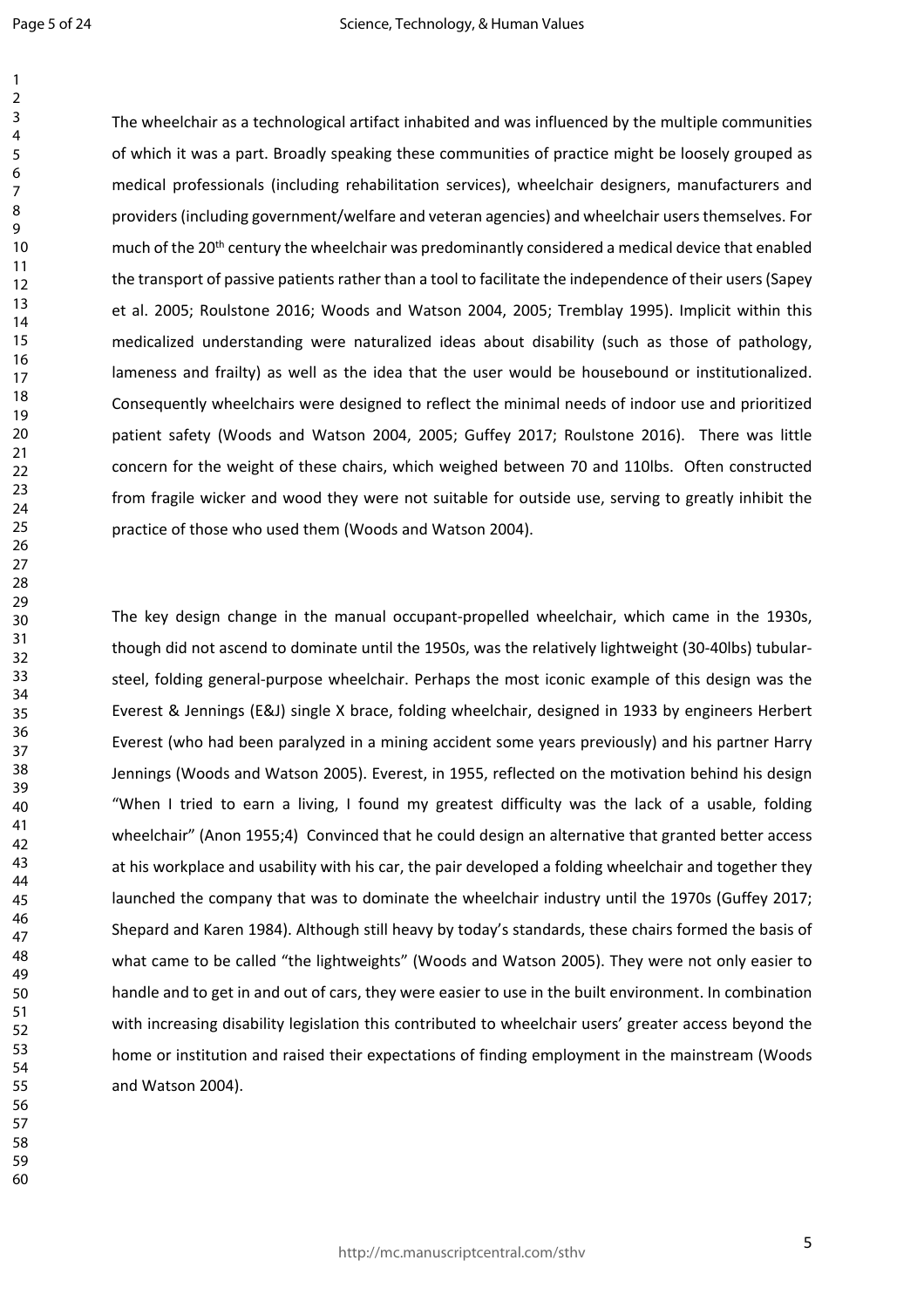This model of the wheelchair became the basic product of nearly every manufacturer and the most prescribed wheelchair in the world (Brubaker 1986). By the 1960s, wheelchair innovation had reached a standstill with little change in the general design of the chair since the 1930s (Brubaker 1986). Although wheelchair users were starting to demand better wheelchairs, development was inhibited by a conservative approach towards its design out of fear of product rejection as well as producers' desire to create a simple and standardized design that was economical to make (Brubaker 1986). While providers were aware of the desire for lighter chairs it was thought that changes made to decrease the weight might also reduce the lifespan of the chair, adding to an already expensive service (Woods and Watson 2005). Wheelchair provision was concerned more with price than performance (Brubaker 1986). The clash between the demands of users and that of wheelchair designers and suppliers is a familiar one and is repeated throughout the history of their development (Woods and Watson 2003).

As a result of the power of medical and rehabilitative professionals, wheelchair users' expertise and desires were overlooked (Sapey et al. 2005). The medicalized ideological content of the wheelchair as a boundary object had significant bearing on its acceptance and inhibited its development (Fox 2011).

and is repeated throughout the history of the<br>
imedical and rehabilitative professionals, whe<br>
apey et al. 2005). The medicalized ideological<br>
ificant bearing on its acceptance and inhibited<br>
sion was completely in the pri In the US, wheelchair provision was completely in the private sector and E&J monopolized wheelchair production and controlled wheelchair design (Shepard and Karen 1984). They were accused of employing price fixing, intimidation and threats and preventing new companies from emerging.<sup>1</sup> Economic factors hindered wheelchair development and *financial* rather than technological rationality underpinned wheelchair progress, demonstrating the power of organizations in forcing the temporary closure or stabilization of technological objects, even when the product is unsatisfactory to other groups involved (Klein and Kleinman 2002:39; Humphreys 2005). As Bowker and Star (1999) noted, communities of practice are heterogeneous and some groups are cooperative whilst others are coercive, illustrating the difficult socio-technical terrain to be negotiated when working upon boundary objects.

Wheelchair development then was constrained by the socio-political arrangements of key players rather than by technical rationales. Although the field of medicine was not directly responsible for wheelchair development, it propagated hegemonic ideas about disability that influenced design and undermined the value of disabled people's expertise and contributions (Williamson 2019). The shaping of technology takes place in distinct socio-political environments that characterize and constrain how groups interact with each other and the artifacts they work upon (Harvey and Chrisman

<sup>&</sup>lt;sup>1</sup> United States v. Everest & Jennings International, No. 77-1648-R (C.D. Cal. Feb. 5, 1979)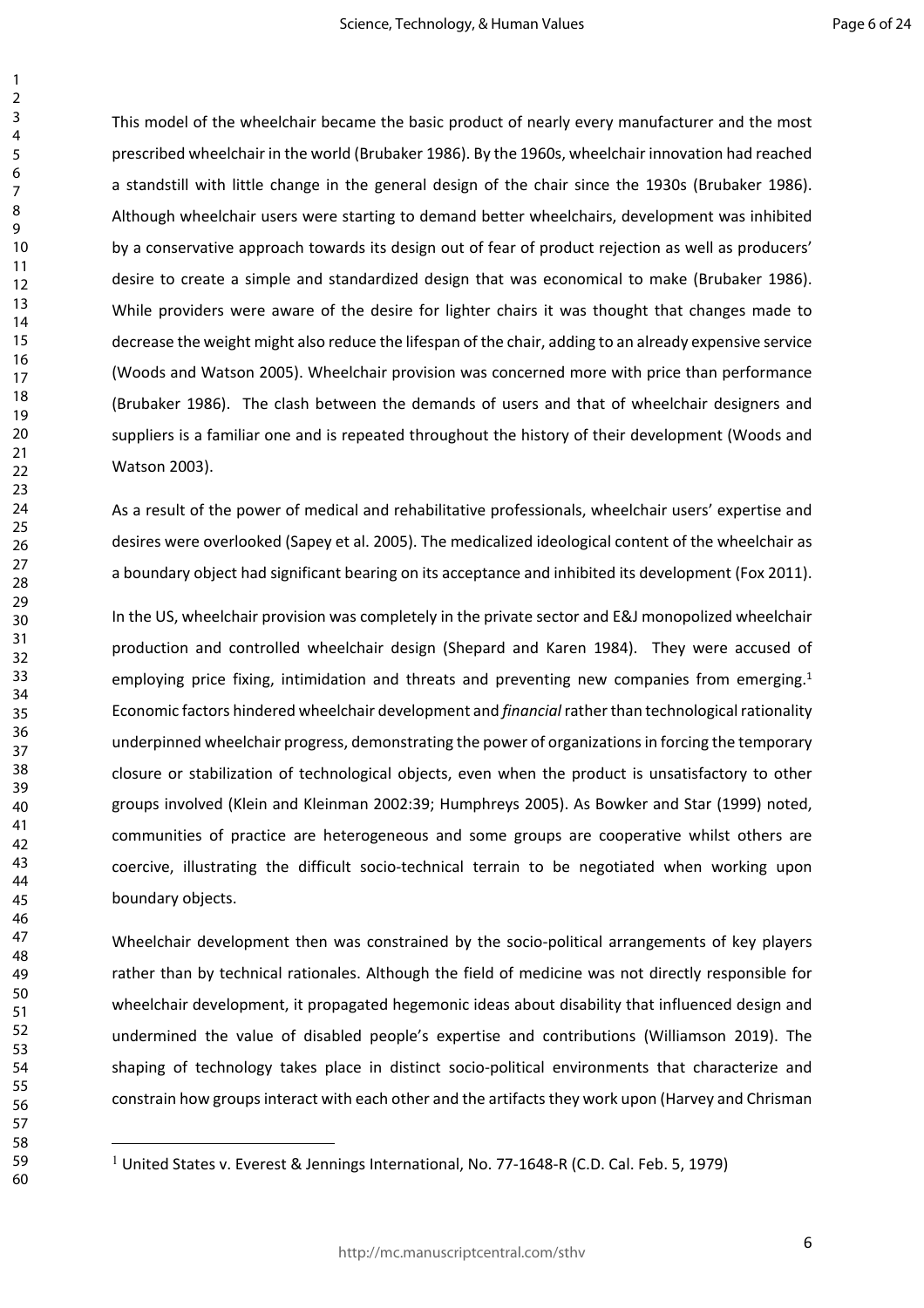$\mathbf{1}$ 

60

1998). In this respect the boundary object encapsulates a set of social relations, demonstrating how more powerful groups can coerce the temporary closure of objects. This inertia inhibited the practices of wheelchair users, contributing to the broader pattern of exclusion of disabled people and the preservation of medicalized perceptions of wheelchair users as dependent and unable––such is the *valid aspect* of technological determinism (Mackenzie and Wacjman 1999; Woods and Watson 2004). The wheelchair is umbilically tied to issues of access. The medicalized content of the wheelchair has depicted these issues of access as individual problems of pathology, which has inhibited the normalization of wheelchairs outside of healthcare settings. This has had significant consequences for disabled people through the failure to incorporate wheelchairs into wider architectural and design infrastructures, reifying the structural exclusion of disabled people in public spaces. But before we fall into the cyclical logic of strong technological determinism it is crucial that we indicate the active role disabled people played in the development of the wheelchair, demonstrating the socio-technical malleability of the wheelchair as a boundary object that was open to renegotiation.

ong technological determinism it is crucial that<br>the development of the wheelchair, demor<br>air as a boundary object that was open to ren<br>wheelchair was an outcome of the intersec<br>Woods and Watson 2004, Williamson 2019)<br>the This renegotiation of the wheelchair was an outcome of the intersection of social, medical and technical developments (Woods and Watson 2004, Williamson 2019). The mass production of antibiotics in 1945 led to the emergence of a new constituency of active wheelchair users, people surviving with spinal cord injury. This in turn led to the emergence of new practices in rehabilitation and state-organized resettlement, coupled with a political will to find solutions for the returning warwounded from World War II. The polio epidemics of the 1940s and 50s, the victims of Thalidomide in the 1960s, and wounded veterans from the Vietnam war exerted similar effects. Expectations of disabled people to live in their community and find employment drove changes in assistive technologies (Williamson 2019). The increased availability of the motorcar in the US, state provision of invalid tricycles in the UK and improved public transportation made possible independent mobility and with that calls for greater access to such transportation (Johnson and Shaw 2001). With this came the realization of political empowerment (Woods and Watson 2004). This transformed ideas of what life could be like for disabled people and new movements emerged, such as the Independent Living Movement (deJong 1983) and these in turn filtered back into wheelchair design and use (Woods and Watson 2004, Trembley 1996, Williamson 2019).

From its development in the 1930s through to the 1960s there was limited user involvement. The drive for modifications, as we show below, initially came through wheelchair sports, in particular wheelchair basketball (Cooper 1996). In the next section we will discuss the collective work of wheelchair users upon lightweight chairs, which enabled the ultra-lightweights to emerge.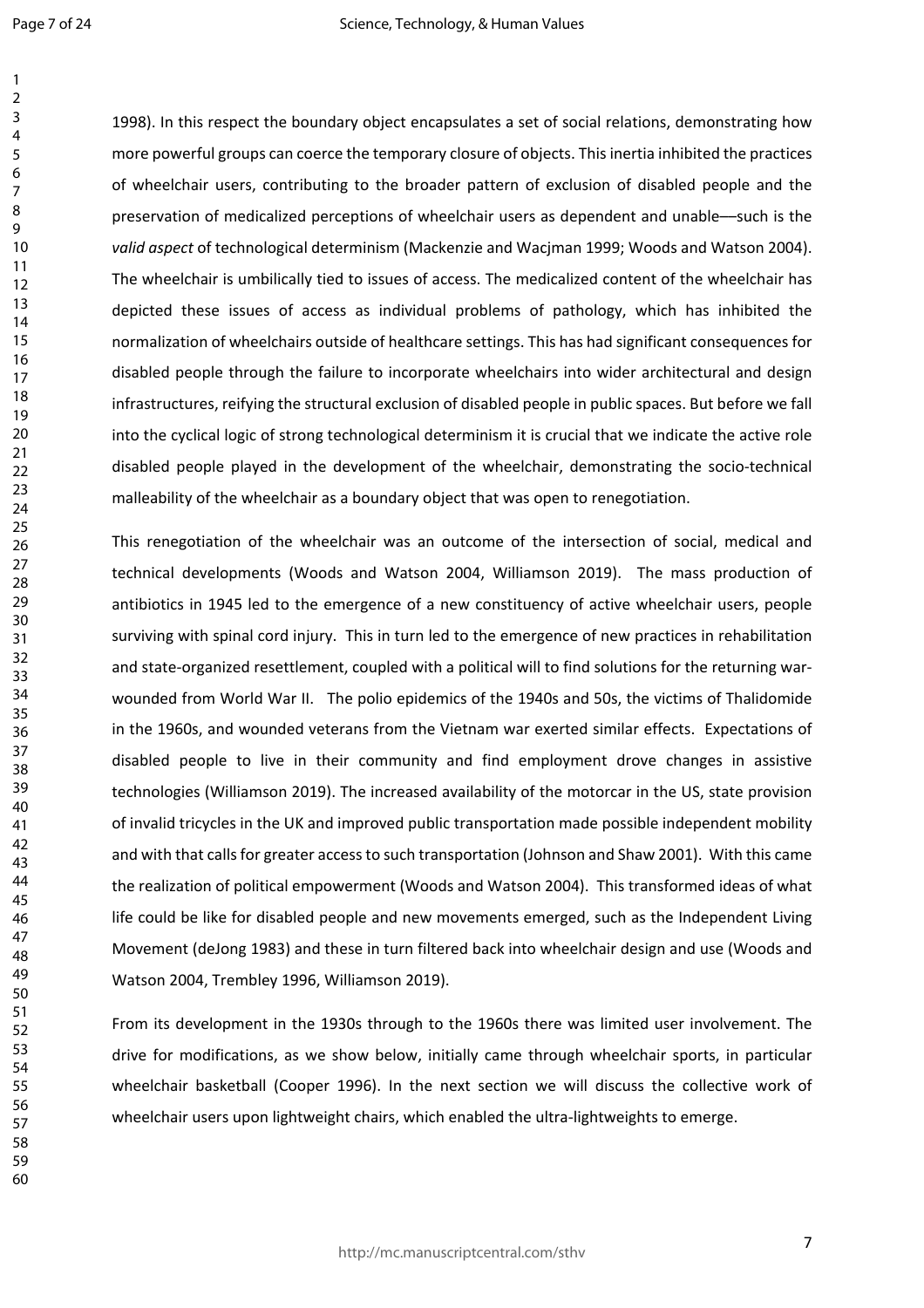#### The Birth of the Ultra-lightweights – The Influence of Wheelchair Sports.

This section will explore how lightweight wheelchairs were conceptually reconceived and transformed by the collective technological practices of wheelchair users and in particular wheelchair athletes. This was a gradual process that entailed a great deal of innovation as well as the managing of tensions between multiple perspectives. The conservative ethos of manufacturers and medical professionals continued to exert influence in wheelchair use and design.

The role of wheelchair sports in the development of the ultra-lightweight wheelchair has been acknowledged by many (Brubaker 1986; Roulstone 2016; LaMere and Labanowich 1984). Athletes sought to modify their chairs as they tried to improve their performance and to gain advantage over their opponents. As wheelchair designer Vincent Ross told us:

the real reason for doing this was not just because I wanted a lighter more movable chair... I started to make these more maneuverable and lighter chairs so I could compete with some of these more able players.<sup>2</sup>

is this was not just because I wanted a lighte<br>nore maneuverable and lighter chairs so I cou<br>..<sup>2</sup><br>shape in hospitals in both Britain and America<br>in part of the rehabilitation practices that were e<br>tain, under the director Wheelchair sports first took shape in hospitals in both Britain and America in the immediate aftermath of the Second World War as part of the rehabilitation practices that were emerging at the time (Woods and Watson 2004b). In Britain, under the directorship of neurologist Dr. Ludwig Guttmann at Stoke Mandeville, medical staff tightly supervised and controlled the games, setting their rules and regulations. By the end of the 1940s, wheelchair sports in the UK had embraced a range of activities including archery, javelin, club throw, shot putt, netball and snooker (Scruton 1998; Goodman 1986). In addition to strictly controlling the conduct of wheelchair sport, Guttman also regulated the design and appearance of the wheelchairs used and was not in favor of changes to the wheelchair, with some indication from those we interviewed that he may have held back the development of the wheelchair with his conservative approach:

He did a great thing for improving the lives of wheelchair users when he started the games, but towards the latter part of his life he did a lot, I think, to hinder the development.<sup>3</sup>

In the US wheelchair basketball was the dominant sport and until 1957 was the only wheelchair sport of note played in the country. It is also arguably the sport that has had the most impact on wheelchair design. For wheelchair racing an athlete needed a chair that could go fast on a flat, straight surface.

Interview Vinnie Ross

Interview Rory Cooper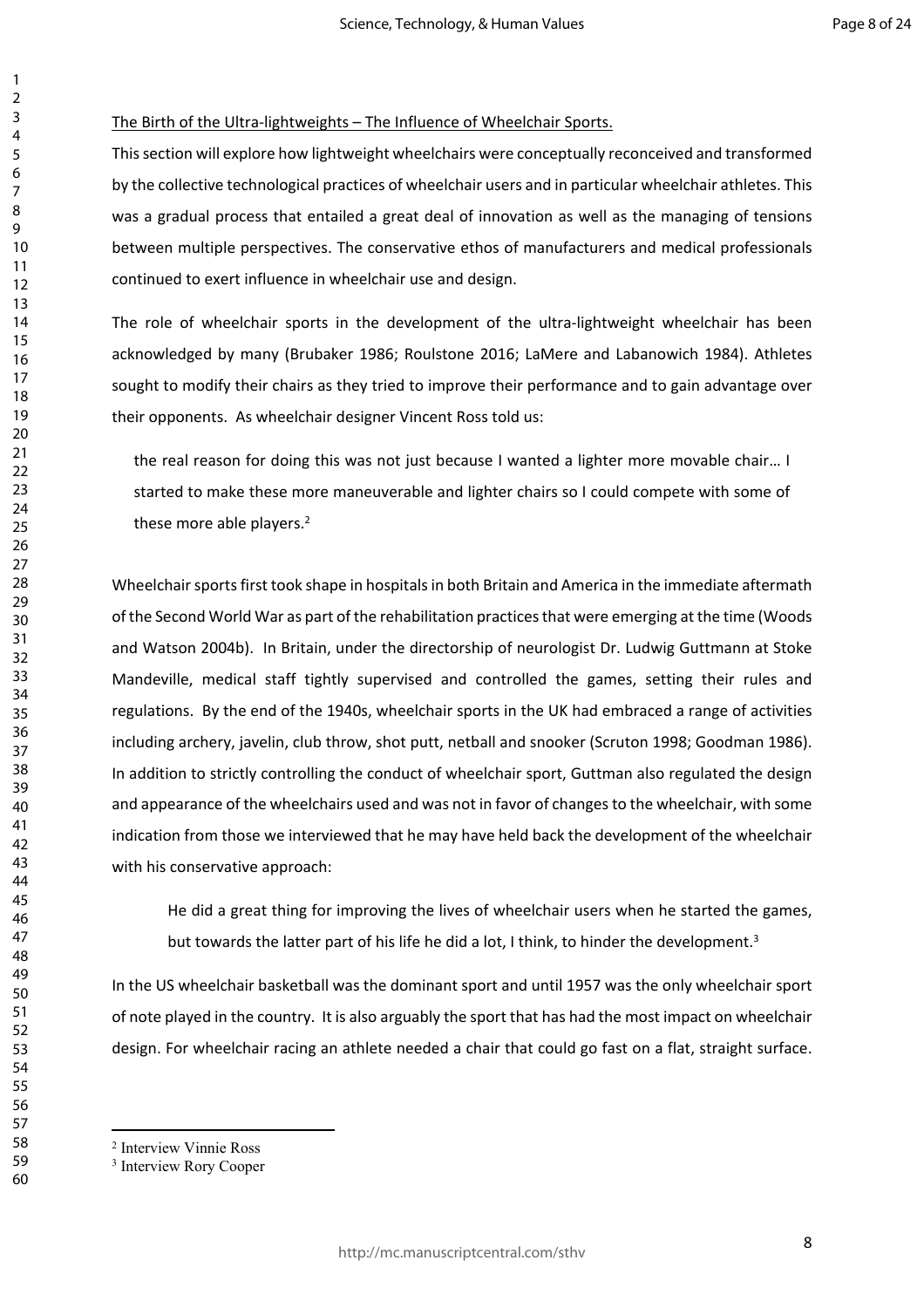$\mathbf{1}$  $\overline{2}$  $\overline{3}$  $\overline{4}$ 5 6  $\overline{7}$ 8 9

Basketball demanded a lightweight chair with greater responsiveness and maneuverability, features that translated well into day-to-day handling.

In the US wheelchair basketball was not as strongly associated with or shaped by rehabilitation services. Although initially founded by Dr. Tim Nugent, a physical educator from the University of Illinois in charge of a rehabilitation-education program for disabled students, the National Wheelchair Basketball Association (NWBA) very quickly became controlled by the players themselves (LaMere and Labanowich 1984). In 1950 Nugent handed over control of the NWBA to an Executive Committee of four people elected by the member teams to oversee administration of the sport. Nugent was appointed Technical Advisor, although as he was neither a player nor disabled he had, under the organization's constitution, no voting privileges. Nugent set up an association that was run by the membership for the membership and his role was solely to provide assistance in administrative matters. In 1952 the NWBA stated that the official chair should be the E&J Standard Universal Model or similar (LaMere and Labanowich 1984). Phil Craven, who represented Great Britain in basketball from 1969 to 1993, for example observed:

*When I started wheelchair basketball, there were regulations that everybody had to have the same chair. So, if you were 6'6" or 5'10" you had the same chair.* (in Chronic Girl 2008)

bership and his role was solely to provide<br>bership and his role was solely to provide<br>anowich 1984). Phil Craven, who represente<br>mple observed:<br>air basketball, there were regulations that evere 6'6" or 5'10" you had the sa The dominant manufacturers of the time discouraged modifications to the chair and were more interested in promoting sales than meeting the needs of athletes (Shapiro 1993). It was the athletes themselves who led the change, as they learnt how to work their way around the rules and modified their chairs to gain advantage (Lamere and Labanowich 1984). At first these modifications did not significantly change the appearance or structure of the chair––for example, by incorporating pneumatic tires to reduce the rolling resistance of the chair (LaMere and Labanowich 1984). Pushrims were also moved away from the wheel to allow the athlete to get a better grip on them and were coated with a non-skid surface material. Other athletes chose to remove the rims altogether and pushed directly through the wheels. This not only helped in pushing the chair it also helped avoid damage as the chairs were less likely to become entangled with each other (LaMere and Labanowich 1984).

In addition to the tension between athletes and manufacturers was another boundary to be negotiated between the athletes themselves, demonstrating the push and pull that sometimes takes place *within* communities of practice. While there were those who considered the wheelchair to be a sporting device open to the adaptations of its users, others saw this as bestowing an unfair advantage (LaMere and Labanowich 1984). They believed that athletes should adapt their performance to the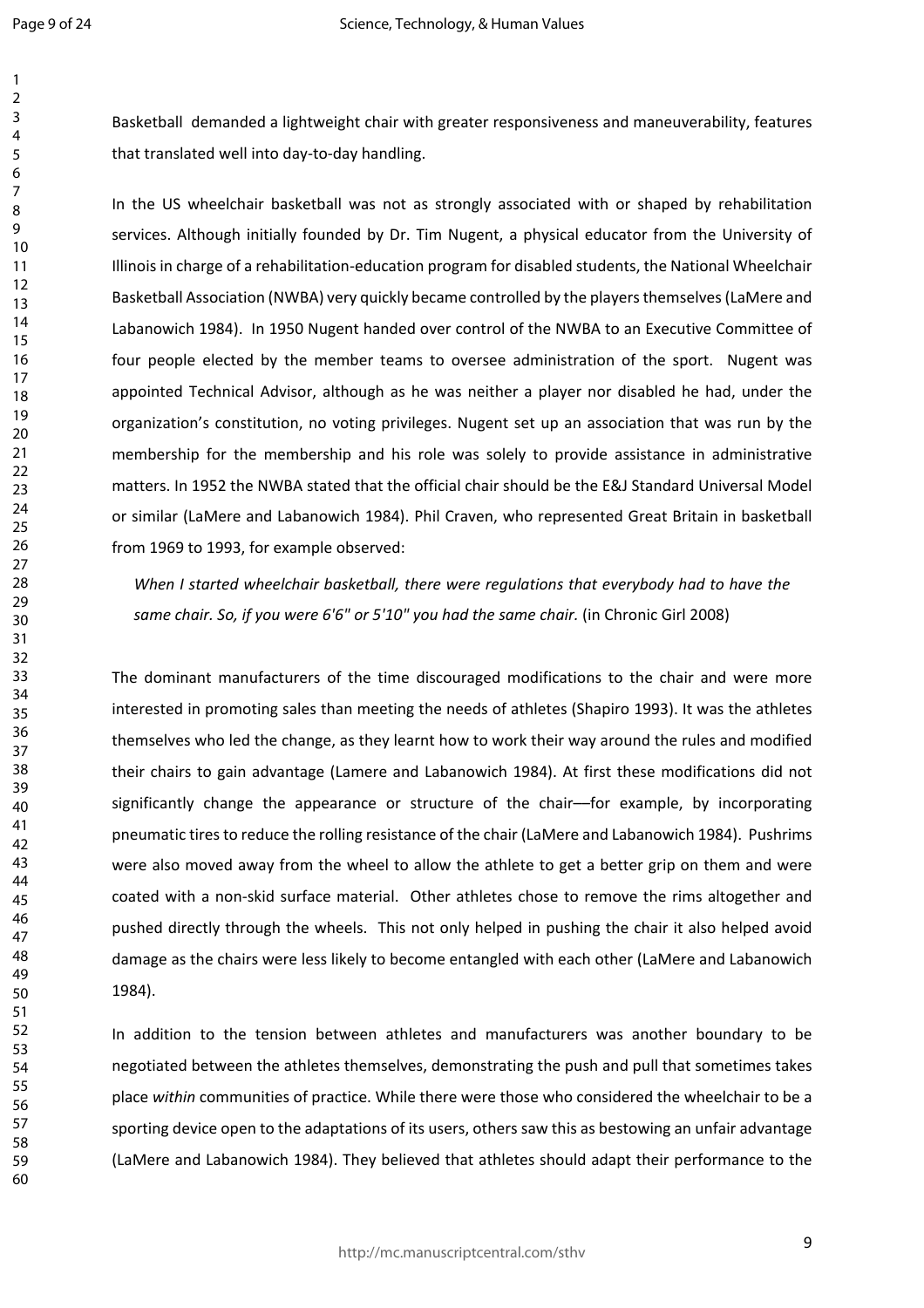parameters of a universal chair. By contrast, there were those who considered the wheelchair as an aid that should enhance rather than restrict the athlete and therefore encouraged modifications that made the chair more amenable to different body shapes and sizes (LaMere and Labanowich 1984). This tension illuminated how the athletes variously interpreted wheelchair use within sport and the changing relationship between athletes and their wheelchairs as their practice was gradually transformed. While the practice of wheelchair users had previously been restricted by *disabling*  wheelchairs, athletes were gradually enabling greater freedom of movement through their redesigns, redrawing the boundaries of what wheelchairs could do.

#### Weight reduction

on of the basketball wheelchair saw more radic<br>eight of the chair and in so doing altered the<br>984). Although sport was the primary driver f<br>uency of wheelchair users had emerged and, d<br>omplain about the weight of their cha The next step in the evolution of the basketball wheelchair saw more radical alterations as the athletes took steps to reduce the weight of the chair and in so doing altered the form of the wheelchair itself (LaMere and Labanowich 1984). Although sport was the primary driver for these new developments, by the 1960s a new constituency of wheelchair users had emerged and, dissatisfied with the chairs on offer, they had started to complain about the weight of their chairs. They demanded lighter chairs to improve their opportunity for access, seeking to influence both the pace and the direction of innovation (Woods and Watson 2004). Articles in disability publications such as *Magic Carpet*, and *Paraplegia News,* criticized wheelchair designs:

Ever since the weight of the Ministry Model 8F folding transit chair shot up to 56lb we have been receiving complaints from our members concerning excessive weight. (Denly 1964;43)

Wheelchair designer Ralf Hotchkiss told us that instead of listening to what wheelchair users wanted, manufacturers

listened to the squeaky wheel of rehabilitation professionals and were more concentrated on very aggressive marketing than they were necessarily on marketing through product improvement.<sup>4</sup>

Manufacturers such as E&J were complacent to the demands of wheelchair users and rebuffed suggestions for lightweight wheelchairs with "Fine, make it yourself" (Cliff Crase in Shapiro 1993: 215-

Ralf Hotchkiss interview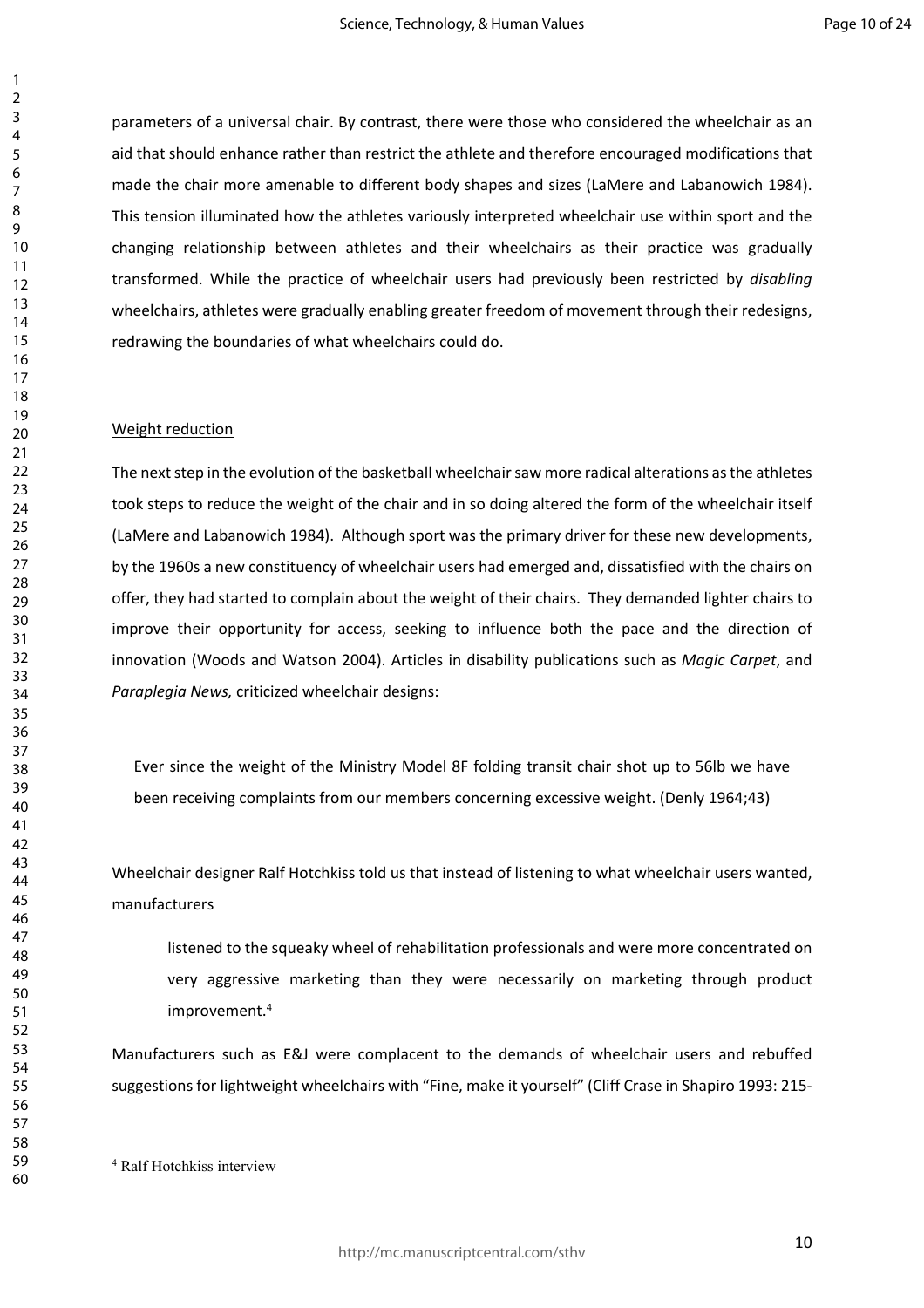216). And so they did. Weight reduction was achieved through the removal of parts that had no function on the basketball court or which got in the way when they were going about their everyday activities (LaMere and Labanowich, 1984). At this time very few people had a chair dedicated solely to sport and therefore used their chair for both their normal day-to-day activities and to play sport.<sup>5</sup> This meant modifications had to translate into use outside of sport or had to be easily restored once the activity was completed. First to go were the armrests and the brakes. The brakes were normally only removed for the duration of the game, although some removed them on a permanent basis.<sup>6</sup> Removing the armrests became a statement. Armrests were considered essential in all chairs and the consensus was that chairs must be designed with detachable armrests. They acted not only to provide users with somewhere to place their arms but, more importantly from the point of view of therapists and health professionals, they were a *safety barrier*, preventing the user from falling out. They added significant weight and interfered with transfer in and out of the chair. An article on wheelchair design published by the Council of Industrial Design, for example stated, "He will need to get out of it sideways to get into bed or into a bath, or to use a lavatory, so the side pieces should be detachable" (Raynor 1962; 30).

ney were a *safety barrier*, preventing the user<br>fered with transfer in and out of the chair. An<br>of Industrial Design, for example stated, "He<br>into a bath, or to use a lavatory, so the side p<br>or criticized by wheelchair us Raynor's article was widely criticized by wheelchair users. In preparing this article Raynor talked to doctors, Ministry of Health officials, manufacturers, an industrial designer, and an expert in anthropometric design. However, she failed to consult with wheelchair users themselves, a major criticism leveled at the report by the Invalid Tricycle Association (ITA) (Denly 1963). The design considerations reflected able-bodied assumptions about wheelchair users as passive and vulnerable and predominantly concerned with mundane aspects of care (resting, bathing, toileting) rather than as active individuals. Accounts like these demonstrate wheelchair users' continued exclusion from participating in knowledge production and design processes. They show how knowledge from some communities of practice are translated at the expense of others and therefore fail to contend with the specific tensions which emerge in practice (Carlile 2002).

Perhaps most importantly, this response showcases the expert knowledge produced by the embodied experiences of wheelchair users and demonstrates the value of knowledge created by groups invested in its practice (Carlile 2002). Wheelchair sports, especially basketball, finally saw the end of the armrest, albeit with great resistance from therapists. Eventually, as John Hockenberry (1995: 136)

5 John Smith, Interview

<sup>6</sup> John Smith, Interview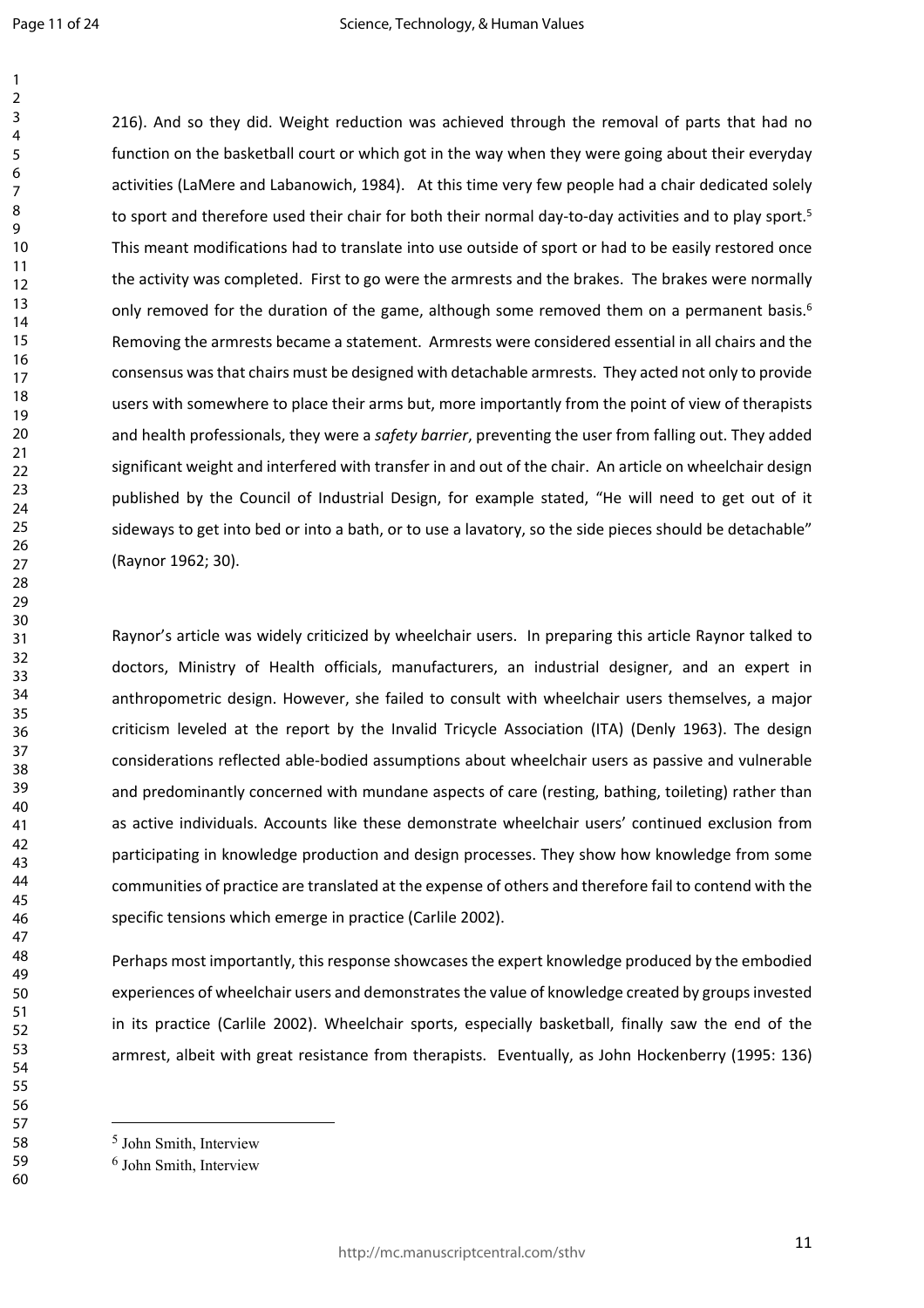described, a culture emerged off-court in which armrests were deemed not just unnecessary but unfashionable:

*Walter [a fellow wheelchair user] would grab my chair from behind and say "When are you going to lose the armrests pussy?...Armrests are for Tiny Tim, cup-in-hand, poster boy 'Jerry Lewis Telethon' crips."* 

Were radical redesigns. Back neight was r<br>
I handles were removed (LaMere and Labanov<br>
and enabled better freedom of movement<br>
wheelchair basketball), it also made a very sti<br>
les were clearly articulating the belief that This is perhaps the first evidence of sports wheelchairs having an impact on design away from the sport arena. Athletes continued to make alterations to their chairs; changes that were more than modest adaptations, they were radical redesigns. Back height was reduced but, perhaps, most radically of all, the rear push handles were removed (LaMere and Labanowich 1984). This modification not only reduced weight and enabled better freedom of movement of the upper body (a very important consideration in wheelchair basketball), it also made a very strong statement. Wheelchair users who cut off the handles were clearly articulating the belief that they could live and move about the environment without the help of non-disabled people. It was more than a technical innovation, it was a claim to independence.

#### The Ultra-Lightweight Takes Shape

In the early 1960s even more radical modifications were introduced although they did not initially catch on. Bud Rumple and Joseph Jones experimented with wheelchair design by removing the folding mechanism and replacing it with an aluminium square box that reduced the weight by 10lbs (LaMere and Labanowich 1984). In addition to reducing weight it also reduced frame deformation and ensured that energy was not lost in propulsion. A solid, rigid frame has much more strength and more of the energy from the push is translated directly into forward motion. Whilst it made the chair lighter and dramatically improved its performance it was not widely copied because it required a lot of disassembling and reassembling in order to be transported and was not practical for day-to-day use.

People continued to make further experiments and alterations to the chairs throughout the 1960s, 1970s and 1980s. The athletes learned from each other, worked together and freely shared their innovations as they sought to improve their performance.<sup>7</sup> The wheelbase, (the contact points of the wheels with the ground), was altered and the chair was made much shorter. The axles were shifted

Interview Vinnie Ross, Rory Cooper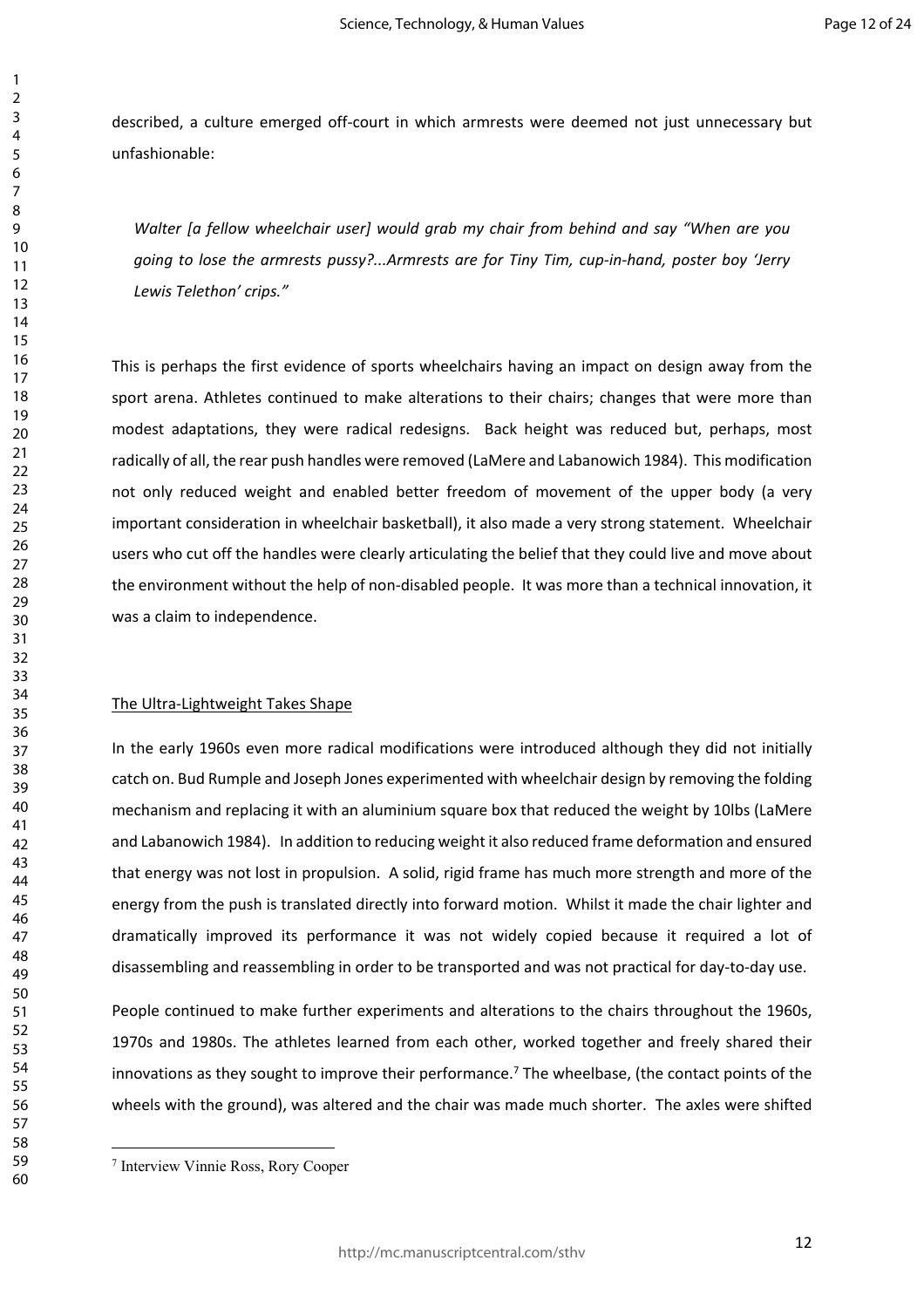$\mathbf{1}$  $\overline{2}$  $\overline{3}$  $\overline{4}$  $\overline{7}$  $\mathsf{Q}$ 

forward and upwards, moving the center of gravity backwards and downwards. This idea was initially developed by Rod Williams and Gary Kerr who took an E&J chair and inserted a new post for the rear wheels.<sup>8</sup> This served to unweight the front castors and gave a better ergonomic position for propulsion (van der Woude et al, 2001). It also made the chair much more responsive. Dave Kiley recalled in interview:

I was like one of the first basketball players to experience [repositioning of] the center of gravity when you leaned forward and I had such an advantage at that particular time before everybody got one themselves. From those simple little adjustments and being ahead of the athletic curve because you were there first with those little gadgets that meant a big difference.

e, however, the front castors had to be reduce<br>the US wheels from skateboards were chose<br>owich 1984),<sup>9</sup> in the UK where skateboards had<br>eyer belts were used.<sup>10</sup> Using small castors h<br>of sudden stops. However, because the In shortening the wheelbase, however, the front castors had to be reduced in size to ensure clearance of the front footplate. In the US wheels from skateboards were chosen to replace the usual front castors (LaMere and Labanowich 1984),<sup>9</sup> in the UK where skateboards had not yet entered the market, adapted wheels from conveyer belts were used.<sup>10</sup> Using small castors had the potential to increase fluttering and also the risk of sudden stops. However, because the center of gravity was shifted on to the rear wheels the weight through the front castors was greatly reduced from approximately 40% of the total to 15% and, in forward propulsion the castors in effect floated (Cooper 1998). A downside to these developments was that it increased the instability of the chair and placed greater demands on the rider, making the chairs unpopular with wheelchair providers and health professionals.

Although not yet fine-tuned, the wheelchair had changed profoundly from a cumbersome medical device into an avant-garde piece of technology. The field of wheelchair sport provided athletes with the space in which to challenge and "undo" the naturalized classifications and ideological content of wheelchair, instead applying knowledge gained through embodied practice (Bowker and Star 1999; Fox 2011; Carlile 2002). This was not without resistance from medical professionals who viewed these new chairs as dangerous and unstable. At first, the changes made by athletes may have represented small-scale local tailoring. However, as these modifications shifted from sport into the mainstream and quickly translated into everyday practice, these technological developments began to impress a wider community of users and soon supplanted existing conventions.

Interview David Killey

Interview Ralf Hotchkiss

Interview Vinnie Ross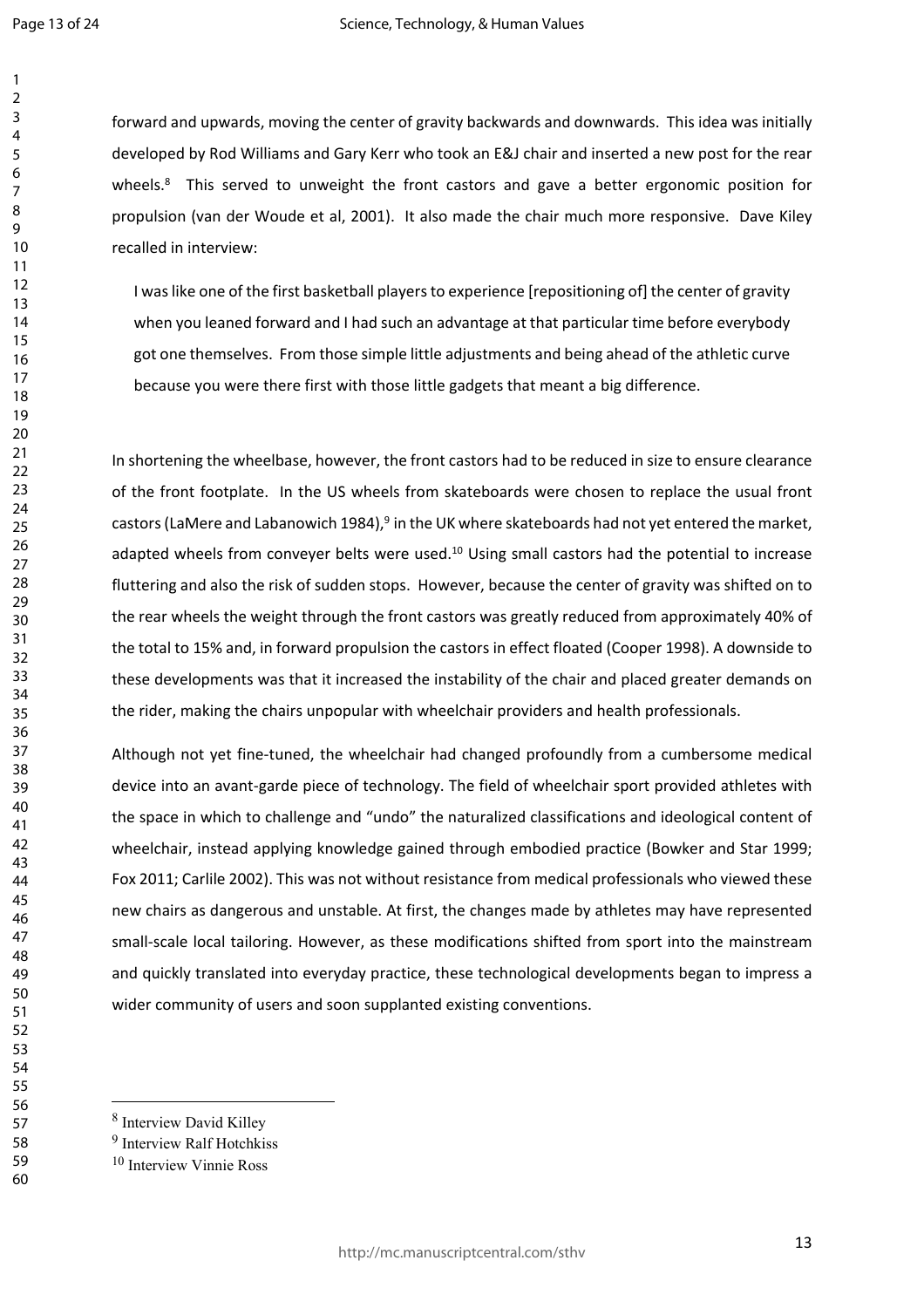#### Movement off the court

By the late 1970s, the benefits of these adaptations for daily usage were apparent and new wheelchair manufacturers began to appear, applying the principles of these sports wheelchairs to their day-today chairs. These included: Quadra Wheelchairs, Production Research Company, Halls Wheels, Magic in Motion, Hand Crafted Metals, Baer Chairs, Baret Chairs, and E&G Wheelchairs (Cooper 1996). Although these wheelchair companies were small, they challenged the complacencies and orthodoxies of larger wheelchair manufacturers and demonstrated the potential of these lightweight chairs outside of sports as well as the commercial possibilities in wheelchair development (Cooper 1996; Shapiro 1993). Invacare and E&J, the two dominant wheelchair manufacturers at the time, viewed the entrance of these new chairs with skepticism (Cooper 1996). In 1978 E&J faced an antitrust suit that weakened its market position and allowed for other manufacturers to enter the market (Shepherd and Karen 1984). Failing to recognize the developments made by the newer wheelchair companies and neglecting the demands of wheelchair users themselves, dominant wheelchair producers began to relinquish total control of the market and of wheelchair design. As wheelchair athlete Dave Kiley told us, "They had no ear to what we were trying to say. They felt like they didn't have to change because they had the market and they learned the hard way."

rket position and allowed for other manufactory.<br>
The demands of wheelchair users themse<br>
rish total control of the market and of whee<br>
"They had no ear to what we were trying to severt the market and they learned the hard Perhaps the most important new chair, and the one that was to have the most impact in the development of ultra-lightweights, was the Quadra produced by the wheelchair athlete Jeff Minnebraker in 1972. It was the first completely adjustable, rigid, aluminium-frame chair. He removed the handles, built the cushion into the seat, developed a system that allowed for a variety of axle placements and produced an innovative footrest. He developed a plate drilled with several holes to enable adjustable axle positions, which allowed the individual to alter the center of gravity and meant that the wheelchair could be easily adapted to meet specific requirements. Minnebraker is also credited with incorporating a quick-release axle mechanism, imported from aerospace technology.<sup>11</sup> These made rigid framed wheelchairs much more practical, allowing the wheelchair to be disassembled quickly and easily for transport and allowed the chairs to be used in conjunction with the car (Cooper 1996; LaMere and Labanowich 1984). Minnebraker first produced this chair for basketball, and whilst it caused some disquiet among other teams it was eventually accepted and was copied by many other athletes. Minnebraker has acknowledged that had he been playing in a more successful team, or had been a better player, then it is likely that his innovations would have been rejected by the NWBA for giving too much advantage (LeMere and Labanovitch 1984). It is difficult to

Interview Ralf Hotchkiss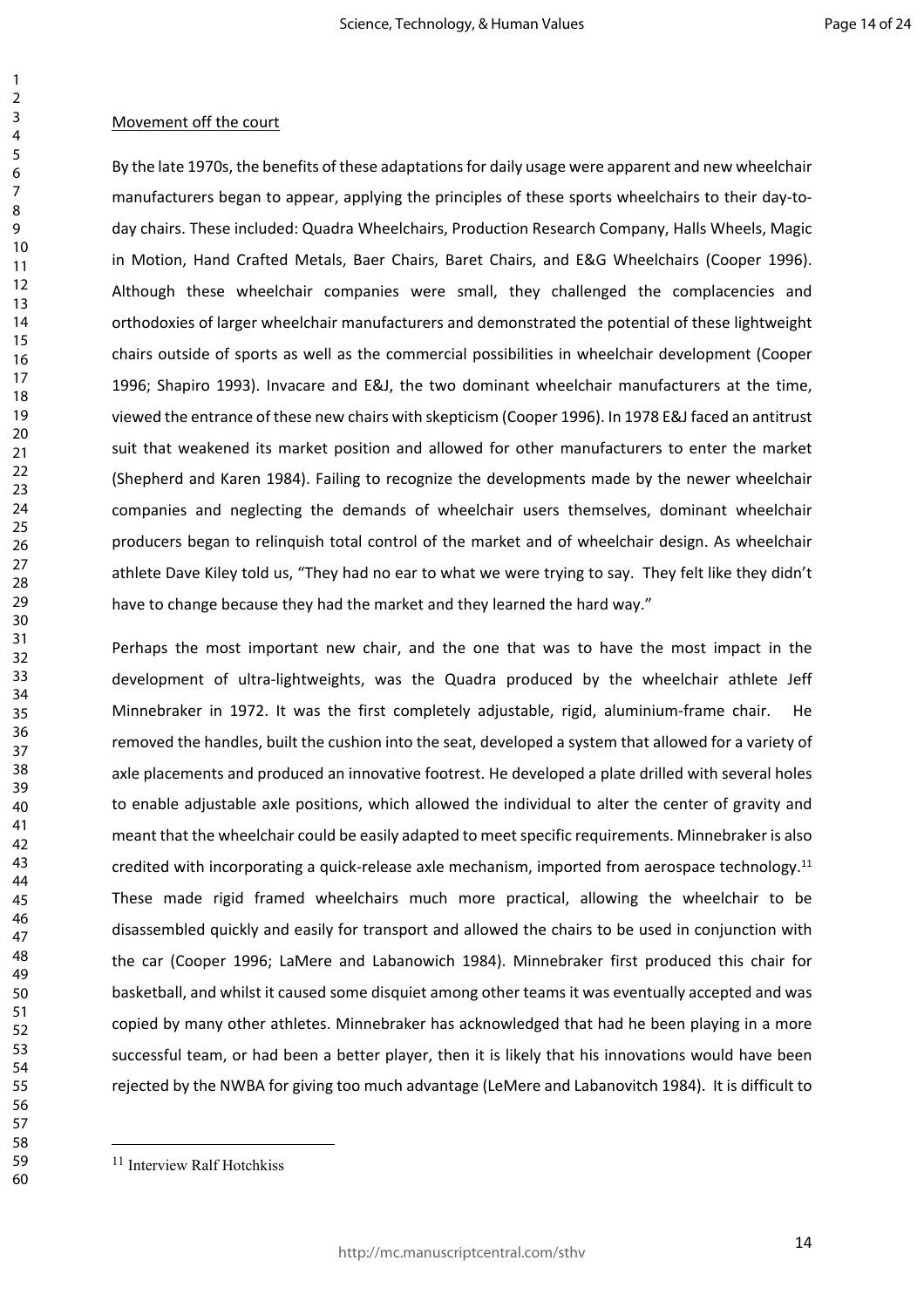$\mathbf{1}$ 

> 58 59 60

overstate the transformative power of these chairs. Those who used them remarked on the ease with which they moved and responded and how the chairs enhanced their abilities, leading one user to state, "When I got in it… I felt like my disability went away" (Boegel in Vogel 2012). These chairs were life-changing (Vogel 2012).

The appeal of the Quadra was clear and provided inspiration to wheelchair-users-cum-designers such as Vincent Ross and Russell Simms in the UK and Marilyn Hamilton and her colleagues in the States. Not only were they wheelchair users, they had engineering, technical and design skills: "The point is, you need people like Russ [Simms] and Vinnie [Ross] you know, who are engineers, who know the factors."<sup>12</sup>

 The Quadra, whilst a big step forward, did have a number of faults. It was not well engineered and was poorly put together: "The problem with the Quadra was that they didn't have good quality control in their manufacturing and so on…... So that you would buy one Quadra and if a part broke it was hard to get parts."<sup>13</sup> And failures were hardly surprising given Minnebraker's approach to product testing: "Jeff used to test his chairs by putting one in his van, open up the side of the door, this was R n B in testing, and he would throw it out as you were moving at 50mph and see if it broke."<sup>14</sup>

ep forward, did nave a number of faults. It wise problem with the Quadra was that they did<br>so on...... So that you would buy one Quadra a<br>s were hardly surprising given Minnebraker's a<br>by putting one in his van, open up th The company was also inefficient, with a waiting time of between 6 and 12 months for delivery and there was poor aftercare; the focus was on the chair and sports not the market.<sup>15</sup> It was these factors that drove Marilyn Hamilton and her colleagues to develop the Quickie wheelchair, a chair that according to Shapiro (1993:213) changed wheelchairs forever: "She took a piece of medical equipment and made it fun and sporty. She took the universal symbol of sickness and turned it into a symbol of disability self-pride."

Hamilton broke her back while paragliding in 1979 and following her rehabilitation and discharge from hospital she was provided with what she described as a "stainless steel dinosaur", ordered for her by her physical therapist (Shapiro 1993: 211). The chair, she felt, had not kept pace with modern development : "There was more technology in a toy that I had, and more fun colours than what was now given to me as my legs being a wheelchair."<sup>16</sup>

- <sup>12</sup> Interview John Smith
- <sup>13</sup> Interview Rory Cooper
- <sup>14</sup> Interview David Kiley
- <sup>15</sup> Interview David Kiley
- <sup>16</sup> Interview Marilyn Hamilton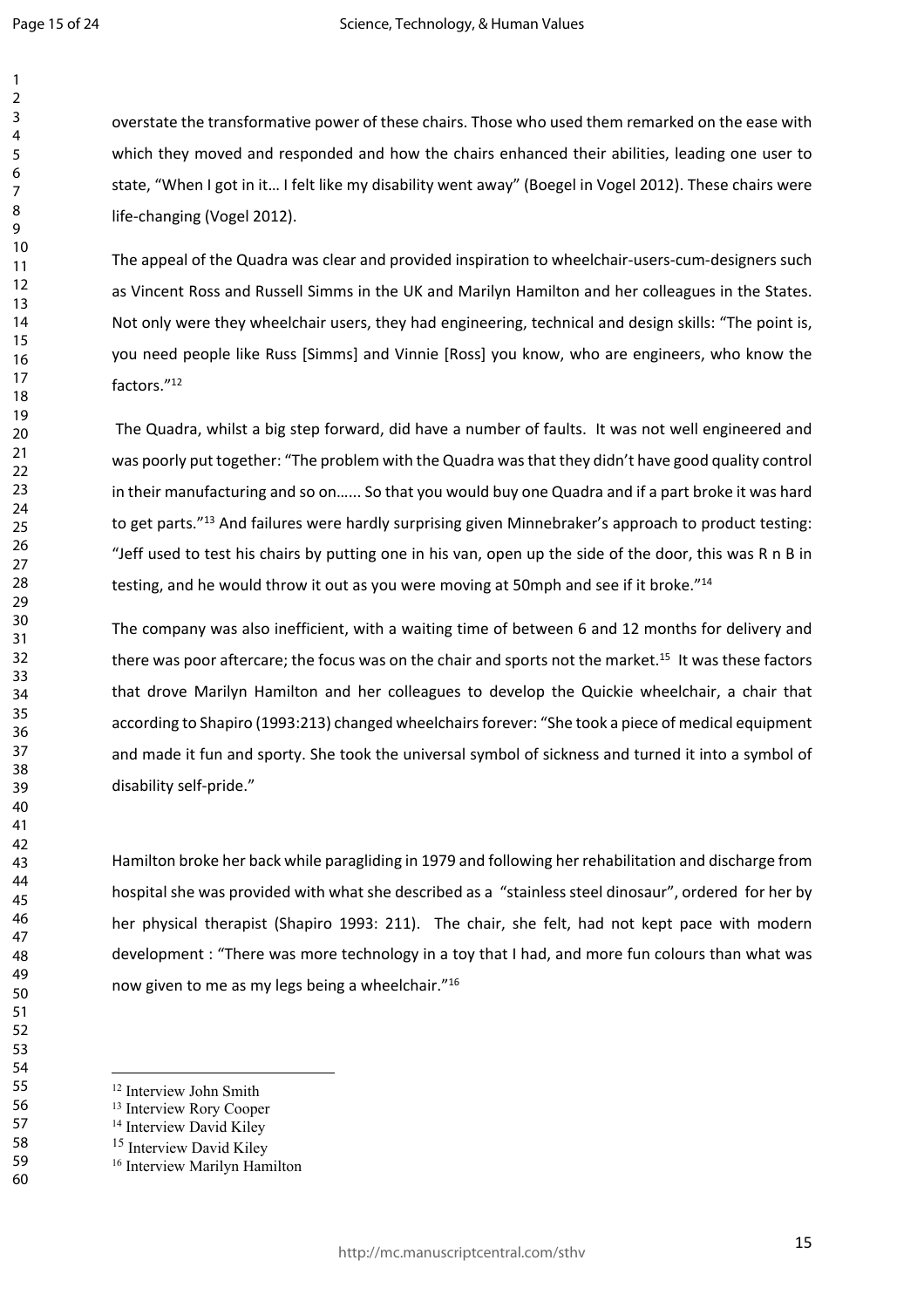Looking for a chair to both help her get around and to use for tennis Hamilton ordered a Quadra. After waiting 12 months for her Quadra to arrive, she was disappointed with both the service and the design:

…I got my first Quadra wheelchair a year after I ordered it….and there was absolutely, it had disk brakes on it that I took off and threw away before I rode it the first time as they didn't function. It was like Rube Goldberg with the square anodised tubing, it had no colour, …it had vinyl for the seat that was attached to 2 bars on either side and so for a woman that had bigger hips you could sink down into this thing and your hips would be sitting on these 2 tubes and what is going on! And so when you go out and play sports you sweat, you sit in moisture and this doesn't work, great idea but something is missing here, like a lot!<sup>17</sup>

She wanted a chair that was "fun and it looks good."<sup>18</sup> Working with two colleagues, Don Helman and Jim Okamoto, they employed technology from paragliding, particularly the use of high performance seamless aluminum tubing:

We design and manufacture ability so we designed using the most high-performance materials … that no one else was using, added creature features to the chair and adjustability.

s "fun and it looks good."<sup>18</sup> Working with two<br>ed technology from paragliding, particularly t<br>:<br>.<br>.<br>annufacture ability so we designed using t<br>one else was using, added creature features t<br>e Quadra, and other wheelchairs, Incorporating ideas from the Quadra, and other wheelchairs, together the team developed what later became known as the Quickie wheelchair and founded Motion Design. The Quickie was sleek, lightweight and robust and improved upon the design of the Quadra by making a chair that was more user-friendly (Shapiro 1993). According to Ralf Hotchkiss, "Quickie left them in the dust for a very good reason, which was design, and it was designed by real hang-glider engineers."

Motion Design were not the first company to try and produce a commercial ultralightweight wheelchair, but were the most successful. They recognized that the wheelchair should be seen as a consumer item and that disabled people wanted stylish products (Williamson 2019). They also understood that they had to be customer focused; they aimed to have the chair delivered within two weeks of order and the chair was available in 12 colors. It was robust, they set up standards and took testing seriously. The chairs were fun and stylish and as wheelchair designer Vincent Ross put it:

Interview Marilyn Hamilton

Interview Marilyn Hamilton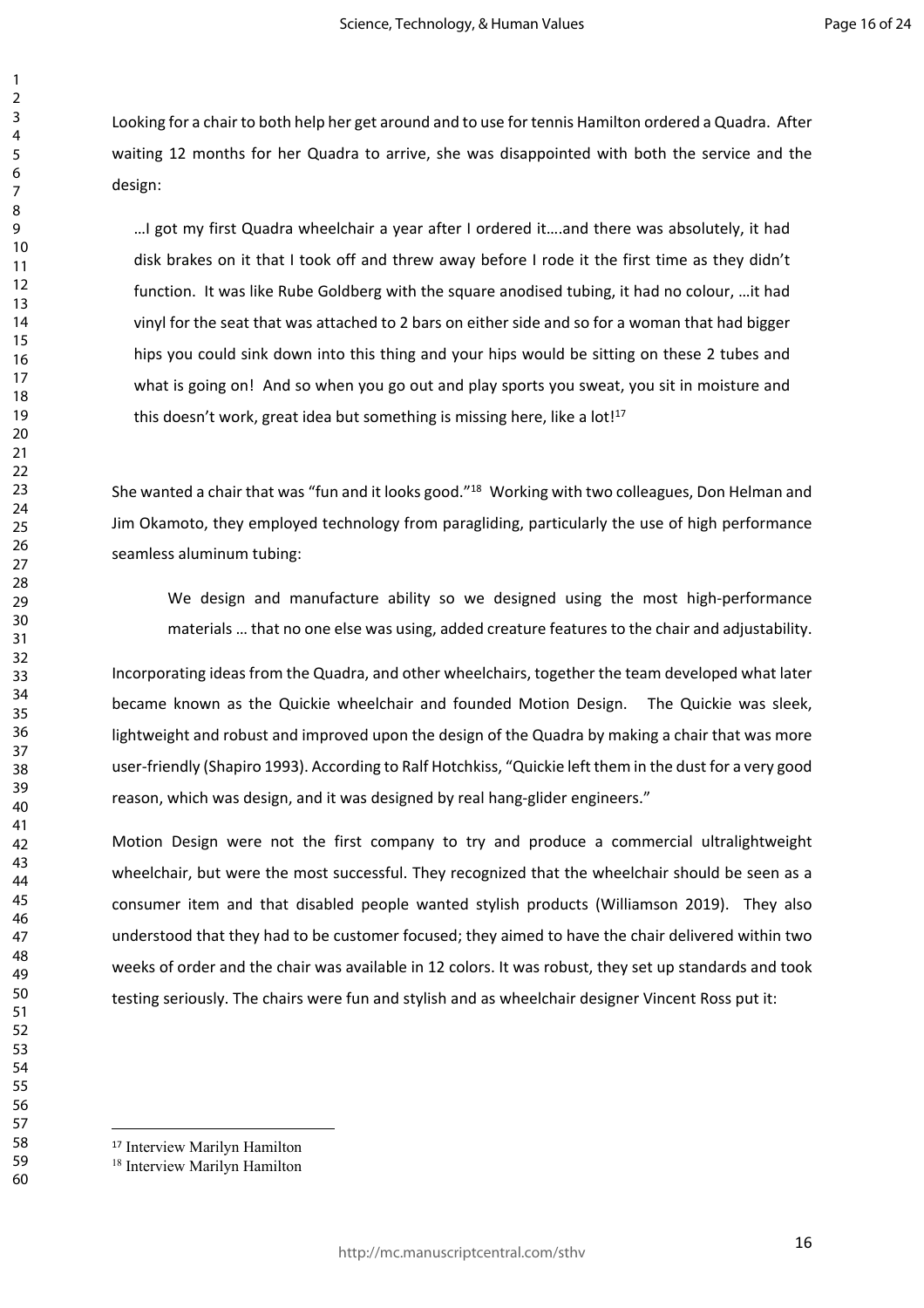$\mathbf{1}$  $\overline{2}$  $\overline{3}$  $\overline{4}$  $\overline{7}$  $\mathsf{Q}$ 

The fact that it doesn't look like a wheelchair with the modern materials and the lightweight design and the new wheels. They look less like pieces of medical equipment and more like personal items belonging to that particular person.<sup>19</sup>

This stylishness was instrumental in shaping attitudes towards wheelchairs and wheelchair users. They also recognized the importance of the market and in developing their strategy talked to dealers to make sure they could meet their needs as well as those of the users, although the consumers were always the primary focus:

We put the package together and every aspect of it, really looking for that consumer perspective. If you put your stake in the ground, the most important person is the consumer. How you meet the therapist needs, the dealers' needs, the funding needs, it is all wrapped around what that consumer wants.<sup>20</sup>

therapist needs, the dealers' needs, the fund<br>onsumer wants.<sup>20</sup><br>e process was key to the success of the C<br>sing the failure of his model, the *Equalizer*, to o<br>to convince therapists. They were used to just the H<br>en't read Involving therapists in the process was key to the success of the Quickie, a fact Rory Cooper acknowledged when discussing the failure of his model, the *Equalizer*, to establish itself in the market:<br>"And so it was hard at that time to convince therapists. They were used to just the Everest and Jennings or Invacar type models that they just weren't ready to convert to a chair that was that radical."<sup>21</sup>

The lack of appreciation as to just how much difference the new chairs made was also shared by many wheelchair users, so Gary Karp, author of *Life on Wheels* told us:

I didn't realize how good lightweights were, what a big difference they made, until I got one. Up till then I just thought that an E&J was just as good...When I first got a lightweight chair people started to look at me in a different way. They would come up and ask me questions about it, like it was a high tech bike.<sup>22</sup>

No longer resembling a clunky medical monstrosity, Quickie wheelchairs put people at ease and in tandem with disability politics of the time, promoting the idea that there was no shame in being disabled (Shapiro, 1993). The emergence of the Quickie marked the arrival of the ultra-lightweights

- Interview Vinnie Ross
- Interview Marilyn Hamilton
- Interview Rory Cooper
- Interview Gary Karp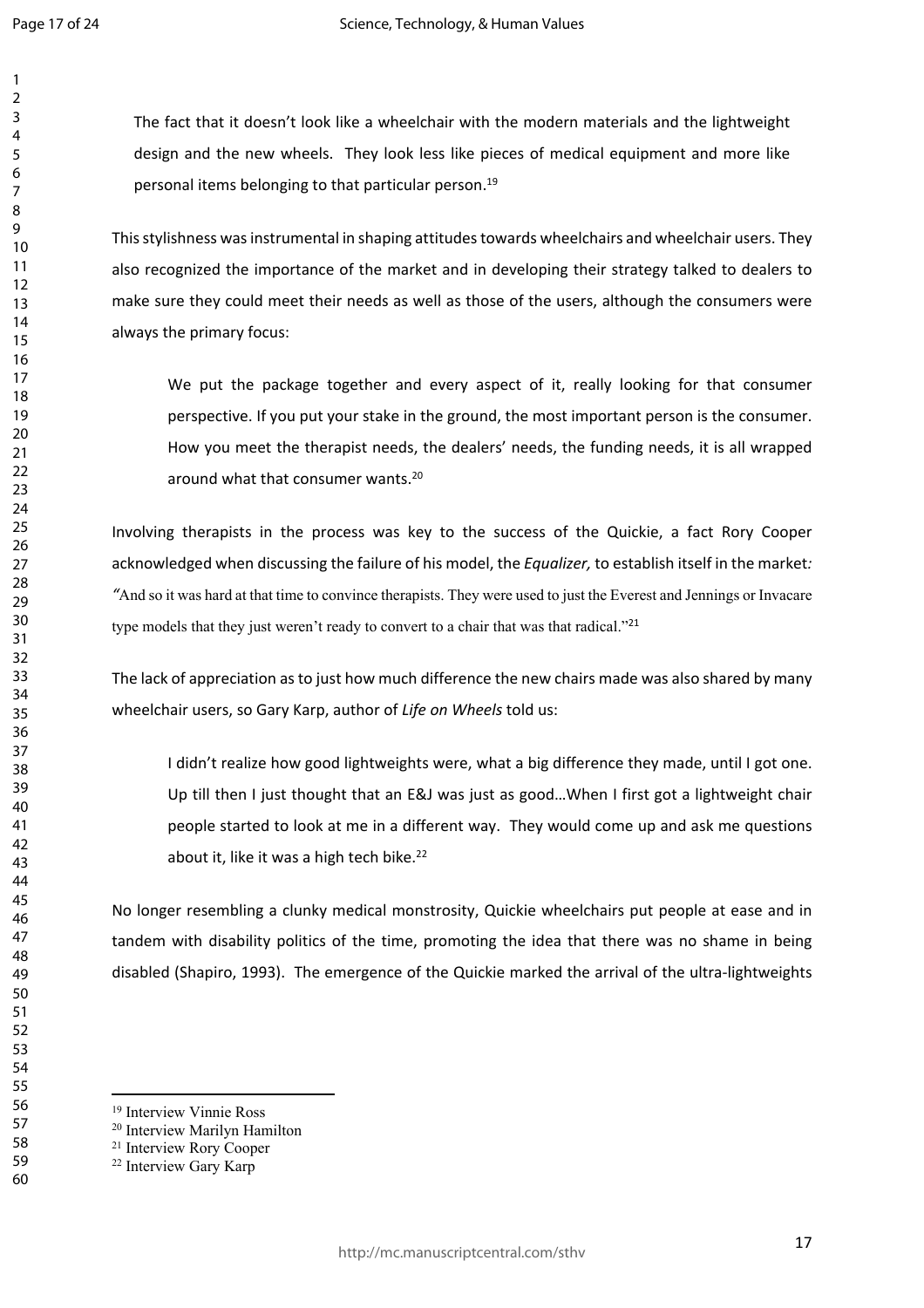to the mainstream. Quickie soon completely dominated the market and mainstream manufacturers "because they couldn't compete now at all."<sup>23</sup>

This arrival was not without its tensions and many therapists and health service professionals viewed these ultra-lightweight machines with suspicion. The new chairs were unrecognizable to medical professionals and were perceived as unstable and unsafe, demanding more skill than traditional chairs. A number of therapists expressed concern about the new designs, feeling that they increased the risk of pressure sores and injury. This concern was tangible enough that it prompted Dr. Frederick Shepard, a spinal surgeon, to write to *Sports and Spokes* , the leading wheelchair sports magazine:

rence on the topic of pressure sores, one or<br>the innovative designs for sport wheelchair<br>'topless" designs with no arms and minimal<br>condemnation for contributing to spine and sk<br>rs who are using "topless" chairs... Should<br> …At a recent conference on the topic of pressure sores, one or two of the professionals expressed concern for the innovative designs for sport wheelchairs that are creeping into general use––i.e., the "topless" designs with no arms and minimal backs… Before the new designs get unjustified condemnation for contributing to spine and skin complications, I would like to hear from readers who are using "topless" chairs… Should anyone worry about the increased use of the new chairs among nonathletes? (Shephard 1985;6)

It was difficult to persuade professionals of the new chairs' merits.<sup>24</sup> Dave Kiley recalled that he tried to "open the minds" of therapists and insurance companies to consider these chairs for everyday use but who resisted prescribing or funding what they thought was a *sports chair*.

Despite resistance from professionals who struggled to reconcile this new wheelchair with their own interpretations, the Quickie grew into a \$40 million industry within ten years, appealing to the increasingly self-sufficient disabled consumer (Shapiro 1993). Originally designed for sport, the ultralightweights quickly became available for everyday use with design emphasis and marketing strategies centered on the machine's capacity to deliver greater independence for the user (LaMere and Labanowich, 1984). Adverts for New Hall's Wheels, a company founded by the wheelchair athlete and designer Bob Hall, appeared in magazines such as *GQ* and *Glamour.* For Hall these adverts were about empowerment: "By running these ads in magazines with a circulation of a couple million people, we are making a statement, we are educating the public about the coolness of people with disabilities" (Bob Hall in Vogel 1998). The wheelchair left the realm of the hospital and became a successful

Interview David Kiley

Interview Rory Cooper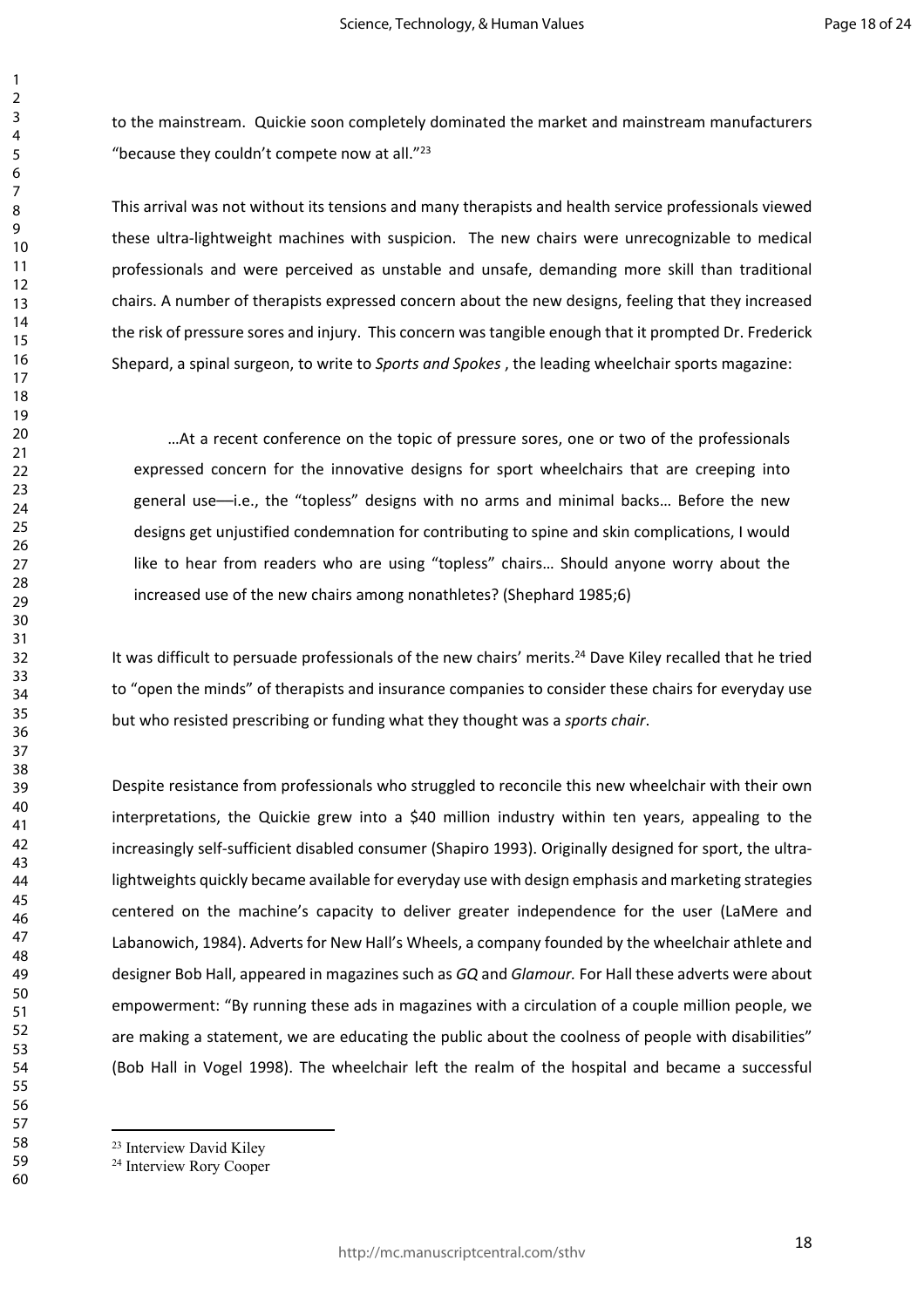$\mathbf{1}$  $\overline{2}$  $\overline{3}$  $\overline{4}$ 5 6  $\overline{7}$ 8 9

consumer item. These were not chairs you were *prescribed* by others, they were chairs you chose for yourself.

#### Conclusion

sers were not routinely considered and thei<br>ted the practices of their users and was<br>irs shape the user, constructing what the p<br>they are (Winnace 2006). Companies and a<br>elchairs had failed to engage with how they we<br>could The ultra-lightweight wheelchair is a complex technological artifact with an important, and hitherto unexplored, socio-political history. Until the emergence of the ultra-lightweights, wheelchairs were relatively unwieldy pieces of *medical* technology. Strongly tied to loss, tragedy, passivity and dependency, wheelchairs were largely viewed as machines that disable, confine, restrict and remove independence (Watson and Woods 2005). Wheelchairs were not integrated into the mainstream, and the needs of wheelchair users were not routinely considered and their access requirements were often ignored. This inhibited the practices of their users and was key to their exclusion and marginalization. Wheelchairs shape the user, constructing what the person can do, shaping their worlds and defining who they are (Winnace 2006). Companies and agencies that manufactured, prescribed or supplied wheelchairs had failed to engage with how they were used. Unlike many other technologies, wheelchairs could not stabilize as "working technology" because they lacked an anchor into the wider socio-technical networks and systems within society.

The wheelchair as a boundary object therefore tells us much more than the various interpretations of an artifact. It reflects ideas held about wheelchair users and disability more generally and evinces the relations of power between diverse communities engaged in technological work. Overturning their historical exclusion from design processes, wheelchair users transformed these relations. The boundary object therefore allows us to foreground the political nature of the wheelchair within a complex and contested sociotechnical terrain and to conceptualize the active agency of disabled people invested in its development. The ultra-lightweight wheelchair and the disabled athletes who produced them challenged the hegemonic association between wheelchairs and injury, illness, passivity and dependency. They achieved this in spite of direct and indirect resistance from those who had previously controlled wheelchair design and use. We have traced this tension between groups across the trajectory of its modern development as it has shifted from medical device to sporting equipment to consumer good. The ultra-lightweight is both an outcome and an expression of disabled people's agency as active citizens, and, at the same time, it is the device that helped to facilitate this agency. They have both transformed and formed the lives of those who use them. By situating the approaches of the various communities that shaped wheelchair design, we have shown the structural and political factors that characterized and constrained its development and provide an enriched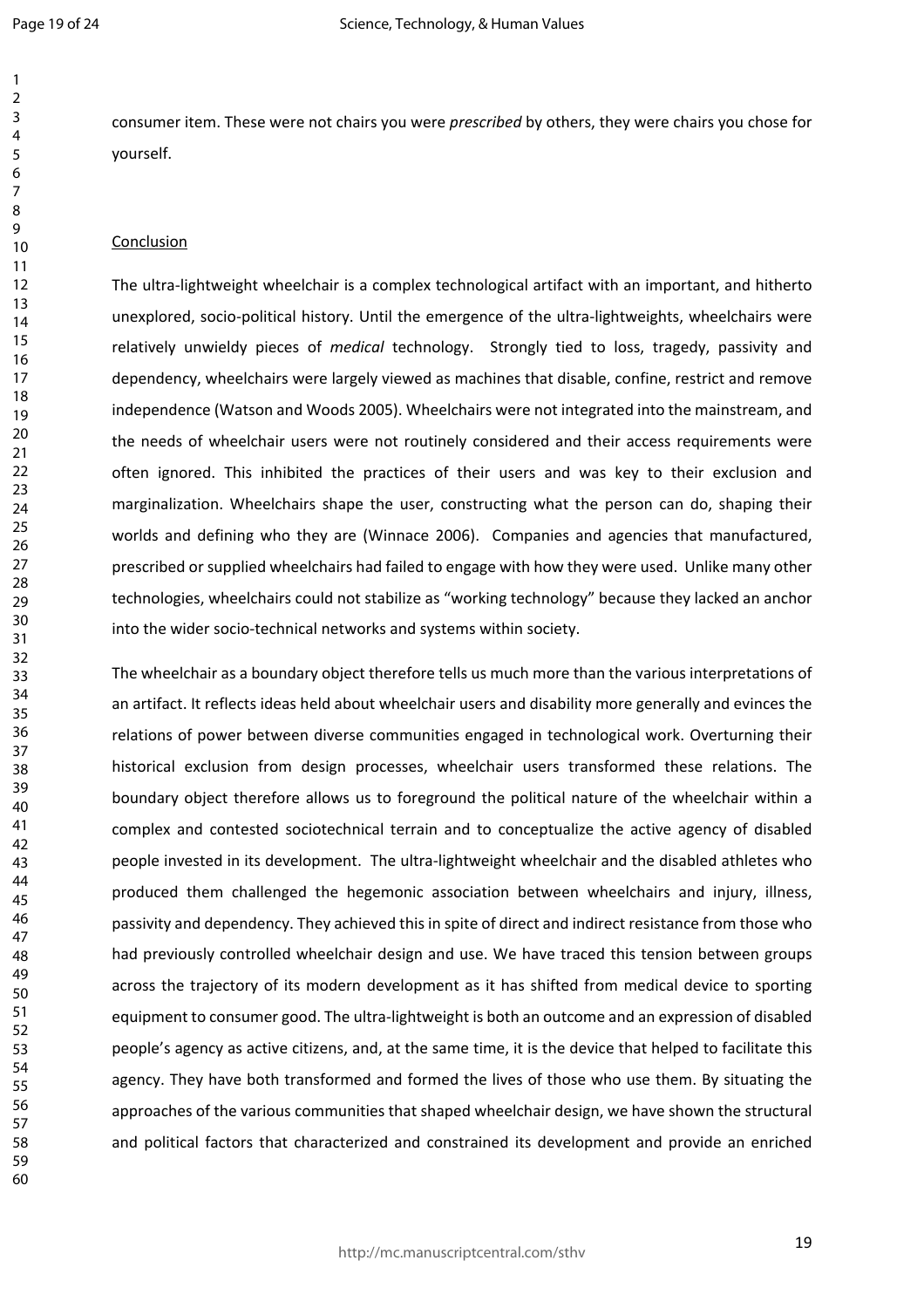understanding of the wheelchair as a vehicle for social change (Winner 1980; Humphreys 2005; Klein and Kleinman 2002).

In meadcal issues. Although it would be hyperbinated in the measurement are in performing activities independently (oth manual and powered chairs saw new greed greater independence and this further policine revolution of w Wheelchair design and wheelchair access are inextricably linked: changes in wheelchair design simultaneously developed from and were catalysts for the demand for greater access to the built environment. Previously Woods and Watson have argued that the emergence in the 1950s of relatively lightweight folding-wheelchairs (2004) and developments in powered wheelchairs (2003) extended the possibility of independent-mobility within the community. With these new technologies, physical access to the built environment, and with it the possibility of independent living, increasingly became political rather than medical issues. Although it would be hyperbolic to suggest that the ultralightweights precipitated a new democratic movement, they did coincide with radical changes in disability politics, helping to recalibrate the status quo through enabling better access to the environment and greater ease in performing activities independently (Cooper and De Luigi 2014). Changes in the design of both manual and powered chairs saw new groups of liberated wheelchair users emerge who demanded greater independence and this further politicized disability. As Shapiro (1993: 214) has argued, "the revolution of wheelchair design was tied to the revolution in disabled people's self-image."

In turn, the legislative response has, to a limited extent, reshaped our communities and buildings to incorporate wheelchair use, although this is by no means complete. This is what the disabled people's movement would describe as a "social model approach," where the focus is on changing the environment, not the individual (Oliver 1990). Traditional approaches to disability that pathologize wheelchair users and render them powerless has meant that their role in the development of technologies has mostly been ignored. What we have shown here is how those changes were driven by wheelchair users themselves and it is their involvement in the process that was key to their success.

#### **Acknowledgements**

The authors wish to thank Dr Brian Woods for his advice on earlier drafts of this paper and his contribution to the collection of data.

#### **Declaration of Conflicting Interests**

There are no potential conflicts of interest with respect to the research, authorship, and/or publication of this article.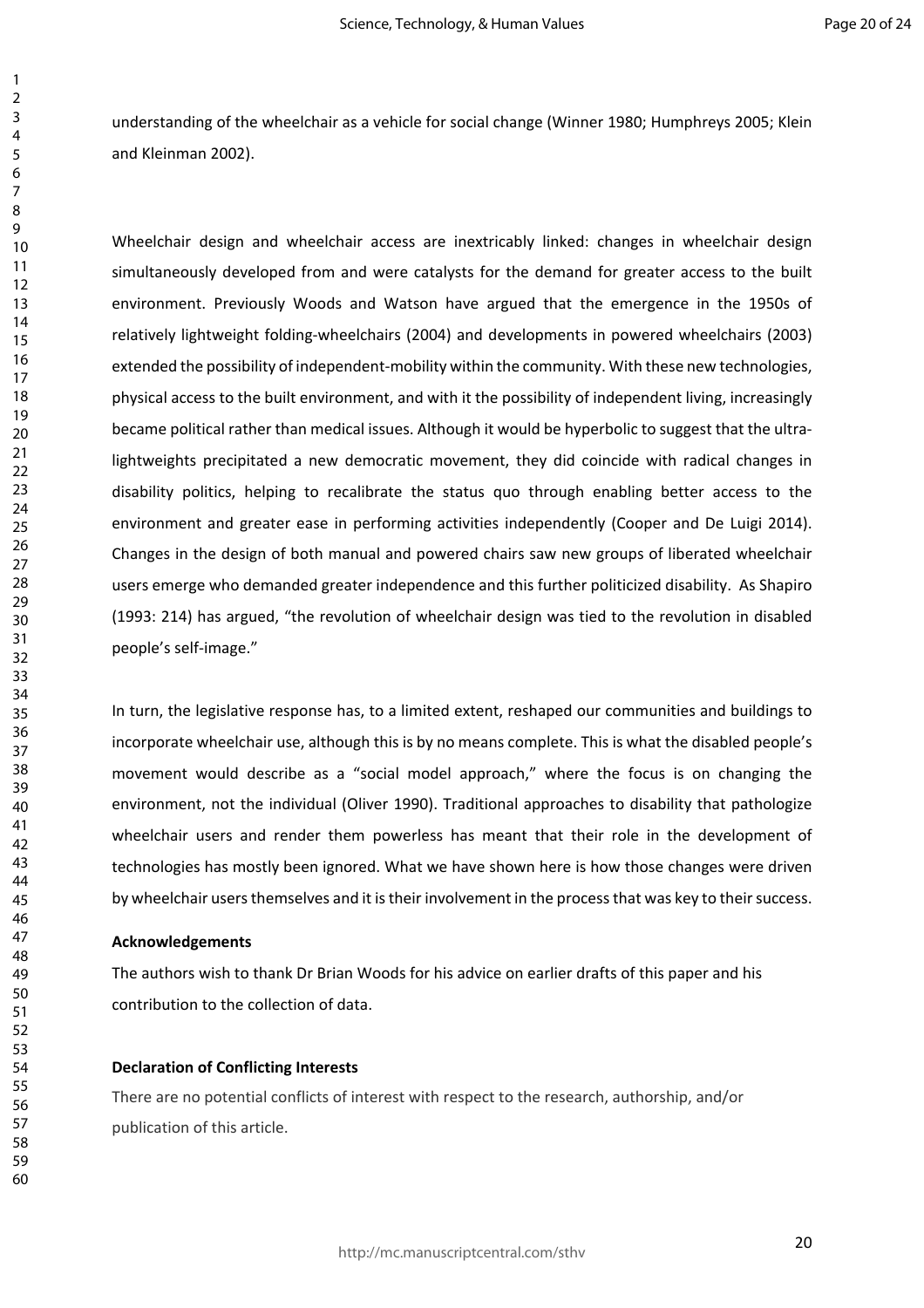$\mathbf{1}$ 

| <b>Funding</b>                                                                                              |
|-------------------------------------------------------------------------------------------------------------|
| The author(s) received no financial support for the authorship, and/or publication of this article.         |
| Hilary Stewart is a research associate in the Medical School, University of Lancaster.                      |
| Nick Watson is Professor of Disability Research and Director of the Centre of Disability Research,          |
| located in the School of Social and Political Sciences, University of Glasgow.                              |
| <b>References</b>                                                                                           |
| Anon. 1955 Profiles: meet H.A. Everest. Paraplegia News Dec: 4                                              |
| Blewett, Mary. 1990 The Last Generation: Work and Life in the Textile Mills of Lowell Massachusetts,        |
| 1910-1960 (Massachusetts);                                                                                  |
| della Porta, Donatella 1992 "Life Histories in the Analysis of Social Movement Activists," in M. Diani & R. |
| Eyerman (ed) Studying Collective Action (London), 168-193.                                                  |
| Blume, Stuart, Vasilis Galis, and Andrés Valderrama Pineda. 2014. "Introduction: STS and Disability."       |
| Science, Technology, & Human Values 39 (1): 98-104.                                                         |
| Boland, Richard J., and Ramkrishnan V. Tenkasi. 1995. "Perspective Making and Perspective Taking in         |
| Communities of Knowing." Organization Science 6 (4): 350-72.                                                |
| Bowker, Geoffrey C., and Susan Leigh Star. 1999. Sorting Things out: Classification and Its Consequences.   |
| Inside Technology. Cambridge, Mass: MIT Press.                                                              |
| Brubaker, Clifford E., 1986 "Wheelchair prescription: an analysis of factors that affect mobility and       |
| performance." Journal of Rehabilitation Research Devolopment 23, no. 4 : 19-26.                             |
| Carlile, Paul R. 2002. "A Pragmatic View of Knowledge and Boundaries: Boundary Objects in New Product       |
| Development." Organization Science 13 (4): 442-55.                                                          |
| Chronic Girl 2008. More sexy wheelchairs https://chronicgirl.wordpress.com/ Accessed February 18th          |
| 2019                                                                                                        |
| Cooper, Rory. 1996 "A perspective on the ultralight wheelchair revolution." Technology and Disability 5,    |
| no. 3-4 (1996): 383-392.                                                                                    |
| Cooper, Rory. 1998 Wheelchair selection and configuration Springer Publishing                               |
| Cooper, Rory A., and Arthur Jason De Luigi. 2014. "Adaptive Sports Technology and Biomechanics:             |
| Wheelchairs." PM&R 6 (8): S31-39.                                                                           |
| Denly, O A 1963 Wheelchairs Magic Carpet Vol XV No 1 Spring                                                 |
| Feenberg, Andrew. 2017 "Critical theory of technology and STS." Thesis Eleven 138, no. 1: 3-12.             |
| Fox, Nick J. 2011. "Boundary Objects, Social Meanings and the Success of New Technologies." Sociology       |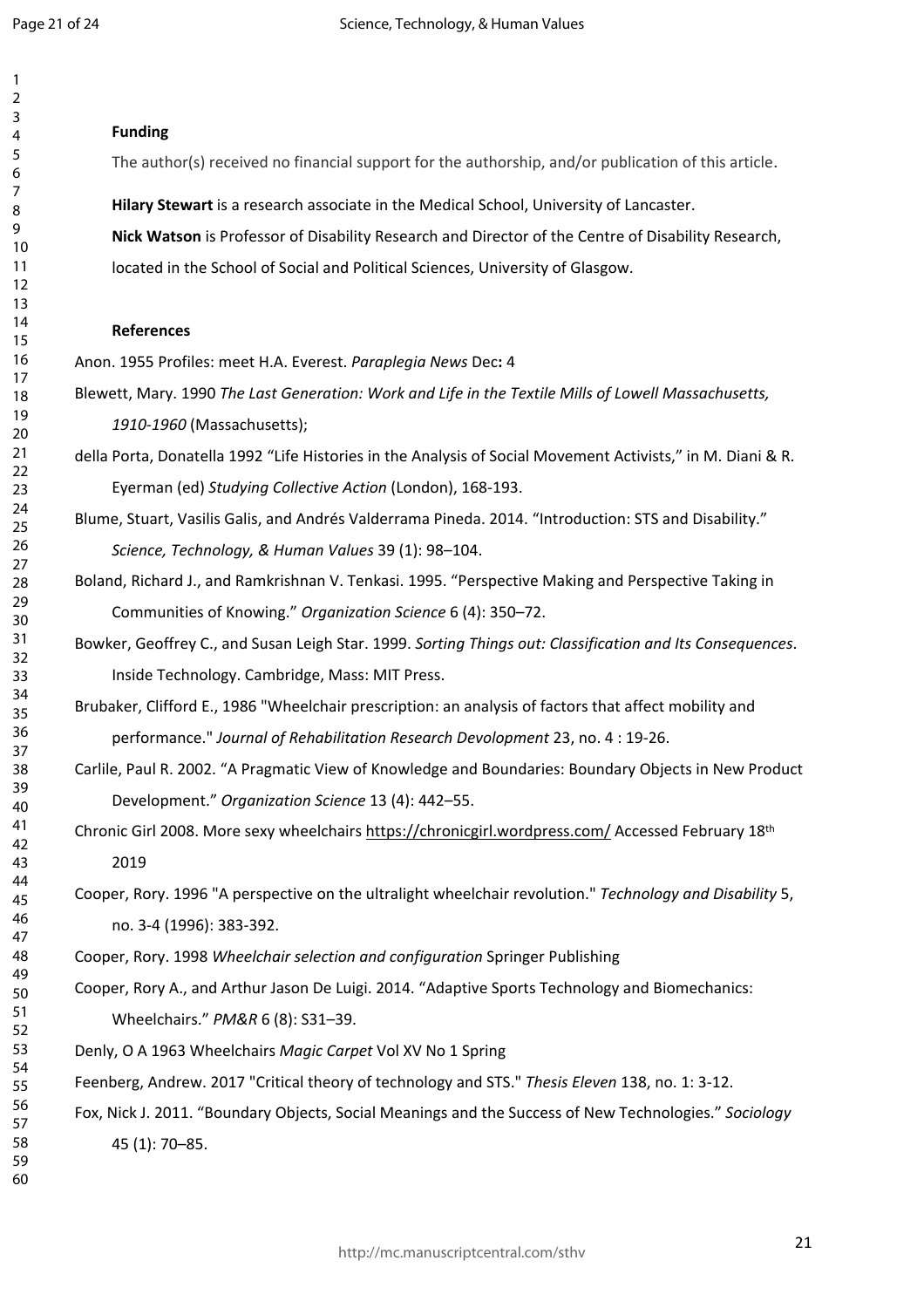| ,                       |
|-------------------------|
| 3                       |
| 4                       |
|                         |
| 5                       |
| 6                       |
| 7                       |
| 8                       |
| 9                       |
|                         |
| 10                      |
| 11                      |
| $\mathbf{1}$<br>フ       |
| $\overline{13}$         |
| $\overline{14}$         |
|                         |
| 15                      |
| 16                      |
| 17                      |
| 18                      |
|                         |
| 19                      |
| 20                      |
| $\overline{21}$         |
| $\overline{2}$<br>,     |
| $^{23}$                 |
| 24                      |
|                         |
| 25                      |
| 26                      |
| 27                      |
| 28                      |
|                         |
| 29                      |
| 30                      |
| $\overline{\textbf{3}}$ |
| ŝ.<br>,                 |
| 33                      |
|                         |
| 34                      |
| 35                      |
| 36                      |
| 37                      |
| 38                      |
|                         |
| $\frac{3}{2}$<br>J      |
| 40                      |
| 41                      |
| 42                      |
|                         |
| 43                      |
| 44                      |
| 45                      |
| 46                      |
| 47                      |
|                         |
| 48                      |
| 49                      |
| 50                      |
| 51                      |
| 52                      |
|                         |
| 5:<br>ξ                 |
| 54                      |
| 55                      |
| 56                      |
| 57                      |
|                         |
| 58                      |
| 59                      |
| 60                      |

| Fujimura, Joan H. 1992 "Crafting science: Standardized packages, boundary objects, and                      |
|-------------------------------------------------------------------------------------------------------------|
| "translation." Science as practice and culture 168: 168-169.                                                |
| Gal, Uri, Young jin Yoo, and Richard Boland. 2005 "The Dynamics of Boundary Objects, Social                 |
| Infastructures and Social Identities,"                                                                      |
| http://citeseerx.ist.psu.edu/viewdoc/download?doi=10.1.1.333.567&rep=rep1&type=pdf                          |
| (Accessed October 3rd 2019)                                                                                 |
| Goggin, Gerard, and Christopher Newell. 2003. Digital Disability: The Social Construction of Disability in  |
| New Media. Rowman & Littlefield.                                                                            |
| Griesemer, James 2016 "Sharing spaces, crossing boundaries." Boundary Objects and Beyond: Working           |
| with Leigh Star 602: 201.                                                                                   |
| Guffey, Elizabeth. 2017. Designing Disability: Symbols, Space, and Society. Bloomsbury Publishing.          |
| Harvey, F, & Chrisman, N., 1998. "Boundary Objects and the Social Construction of GIS Technology."          |
| Environment and Planning A 30 (9): 1683-94.                                                                 |
| Hockenberry, John, 1995 Moving Violations: A memoir. War Zones, wheelchairs and decelerations of            |
| independence New York Hyperion Page 136                                                                     |
| Humphreys, Lee, 2005. "Reframing Social Groups, Closure, and Stabilization in the Social Construction of    |
| Technology." Social Epistemology 19 (2-3): 231-53.                                                          |
| Johnson, M., & Shaw, B. 2001 To Ride the Public's Buses: The Fight that Built a Movement. Louisville,       |
| Advocado Press.                                                                                             |
| Karp, Gary, 1999. Life on wheels. For the Active Wheelchair User. Sebastpol, Calif: O'Reilley & Associates. |
| Klein, Hans K., and Daniel Lee Kleinman. 2002. "The Social Construction of Technology: Structural           |
| Considerations." Science, Technology, & Human Values 27 (1): 28-52.                                         |
| LaMere TJ, Labanowich S. 1984 The history of sport wheelchairs: part 1 - development of the basketball      |
| wheelchair. Sports 'n Spokes 9: 6-11                                                                        |
| MacKenzie, Donald A., and Judy Wajcman, eds. 1999. The Social Shaping of Technology. 2nd ed.                |
| Buckingham [Eng.]; Philadelphia: Open University Press.                                                     |
| Raynor, Claire. 1962 Wheelchairs Design, 164; 30                                                            |
| Oudshoorn, Nelly, and Pinch, Trevor, 2003. Introduction: How users and non-users matter. In Oudshoorn,      |
| Nelly and Pinch, Trevor (eds) How users matter. The co-construction of users and technology,                |
| Cambridge, MIT Press 1-25.                                                                                  |
| Roulstone, Alan. 2016. Disability and Technology: An Interdisciplinary and International Approach.          |
| London: Palgrave Macmillan.                                                                                 |
| Sapey, Bob, John Stewart, and Glenis Donaldson. 2005. "Increases in Wheelchair Use and Perceptions of       |
| Disablement." Disability & Society 20 (5): 489-505.                                                         |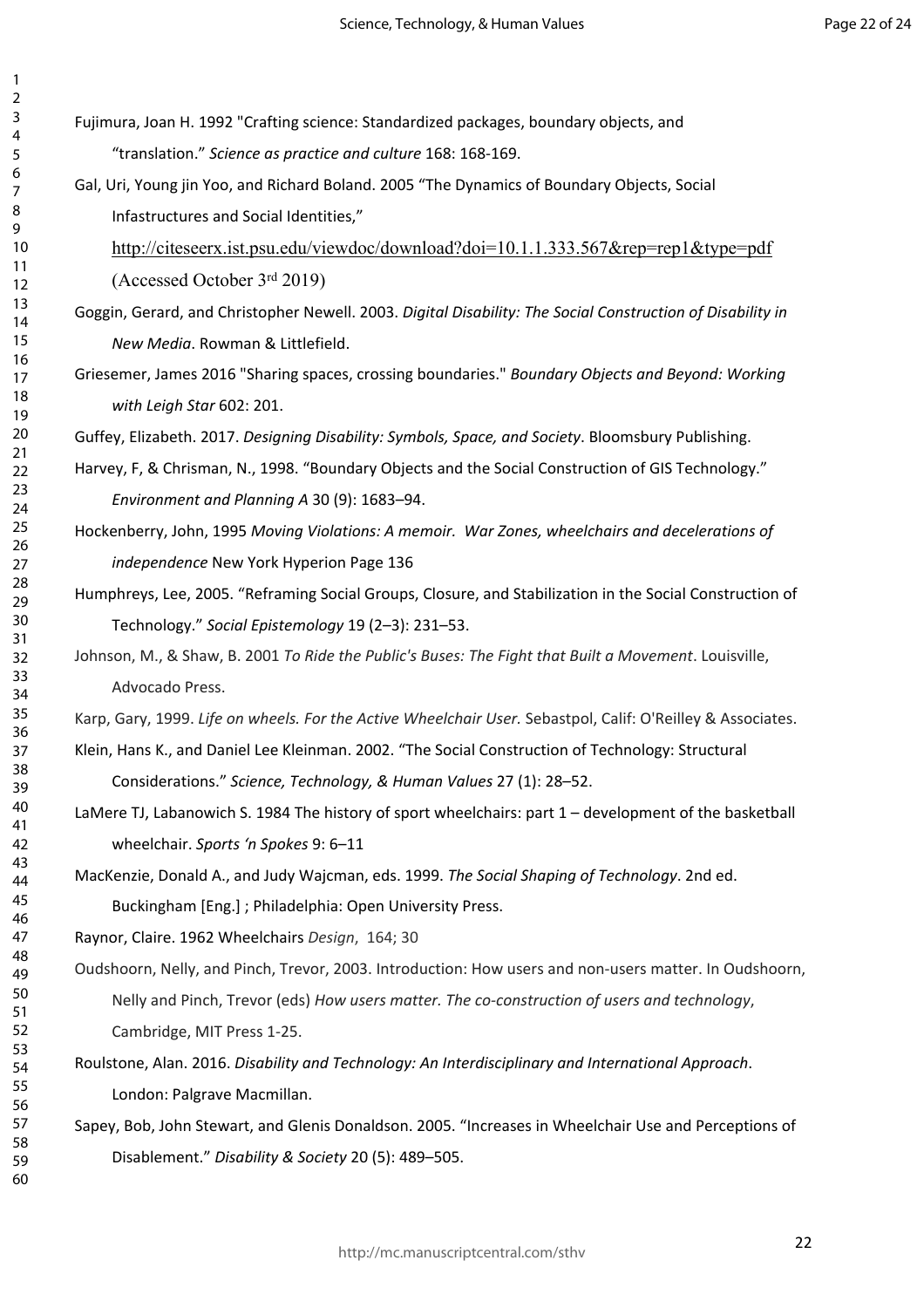$\mathbf{1}$  $\overline{2}$  $\overline{3}$  $\overline{4}$ 5 6  $\overline{7}$ 8  $\overline{9}$ 

| $\overline{A}$<br>3<br>$\overline{\mathbf{4}}$<br>5 | Scruton, Joan, 1998 "Stoke Mandeville, Road to Paralympics." The Peterhouse Press, 1998;                   |
|-----------------------------------------------------|------------------------------------------------------------------------------------------------------------|
| 6<br>$\boldsymbol{7}$                               | Goodman, Susan, 1986. Spirit of Stoke Mandeville: The story of Sir Ludwig Guttmann Collins.                |
| 8                                                   | Shepard, Donald S., and Karen, Sarita L. 1984 The Market for Wheelchairs: Innovations and Federal Policy   |
| 9<br>10                                             | (Health Technology Case Study 30), OTA-HCS-30, Washington, DC: U.S. Congress, Office of                    |
| 11<br>12                                            | Technology Assessment, November                                                                            |
| 13                                                  | Page 6 May/June 11 (1): 6<br>Shepard, Frederick, 1986, Letters to the editor Sports'N'Spokes               |
| 14<br>15                                            | Shapiro, Joseph P. 1994. No Pity. 1st Pbk. Ed edition. New York: Times Books.                              |
| 16<br>17                                            | Star, Susan Leigh. 1989. "The Structure of III-Structured Solutions: Boundary Objects and Heterogeneous    |
| 18                                                  | Distributed Problem Solving." In Distributed Artificial Intelligence, 37-54. Elsevier.                     |
| 19<br>20                                            | Star, Susan Leigh. 2010. "This Is Not a Boundary Object: Reflections on the Origin of a Concept." Science, |
| 21<br>22                                            | Technology, & Human Values 35 (5): 601-17.                                                                 |
| 23                                                  | Star, Susan Leigh, and James R. Griesemer Reviewed work(s): 1989. "Institutional Ecology, 'Translations'   |
| 24<br>25                                            | and Boundary Objects: Amateurs and Professionals in Berkeley's Museum of Vertebrate Zoology,               |
| 26<br>27                                            | 1907-39." Social Studies of Science 19 (3): 387-420.                                                       |
| 28<br>29                                            | Timmermans, Stefan. 2016. "Introduction: Working with Leigh Star." In Boundary Objects and Beyond:         |
| 30                                                  | Working with Leigh Star, 9. MIT Press.                                                                     |
| 31<br>32                                            | Tremblay, Mary. 1995. "The Canadian Revolution in the Management of Spinal Cord Injury." Canadian          |
| 33<br>34                                            | Bulletin of Medical History 12 (1): 125-55.                                                                |
| 35                                                  | Tremblay, Mary 1996. Going back to Civvy Street: A historical account of the impact of the Everest and     |
| 36<br>37                                            | Jennings wheelchair for Canadian World War II veterans with spinal cord injury. Disability &               |
| 38<br>39                                            | Society, 11(2), 149-170.                                                                                   |
| 40                                                  | Vogel, Bob. "Quadra and the Lightweight Wheelchair Revolution." New Mobility.                              |
| 41<br>42                                            | http://www.newmobility.com/2012/11/quadra-and-the-lightweight-wheelchair-revolution/                       |
| 43<br>44                                            | (accessed 01/02/2019)                                                                                      |
| 45                                                  | Watson, Nick, and Brian Woods. 2005. "No Wheelchairs Beyond This Point: A Historical Examination of        |
| 46<br>47                                            | Wheelchair Access in the Twentieth Century in Britain and America." Social Policy and Society 4 (1):       |
| 48<br>49                                            | $97 - 105.$                                                                                                |
| 50                                                  | Williamson, Bess. 2019 Accessible America: A history of disability and design. NYU Press, 2019.            |
| 51<br>52                                            | Winance, Myriam. "Trying out the wheelchair: the mutual shaping of people and devices through              |
| 53<br>54                                            | adjustment." Science, Technology, & Human Values 31, no. 1 (2006): 52-72.                                  |
| 55                                                  | Winner, Langdon. "Do artifacts have politics?." Daedalus(1980): 121-136.                                   |
| 56<br>57                                            | Woods, Brian, and Nick Watson. 2003. "A short history of powered wheelchairs." Assistive                   |
| 58<br>59                                            | Technology, 15(2), 164-180.                                                                                |
| 60                                                  |                                                                                                            |